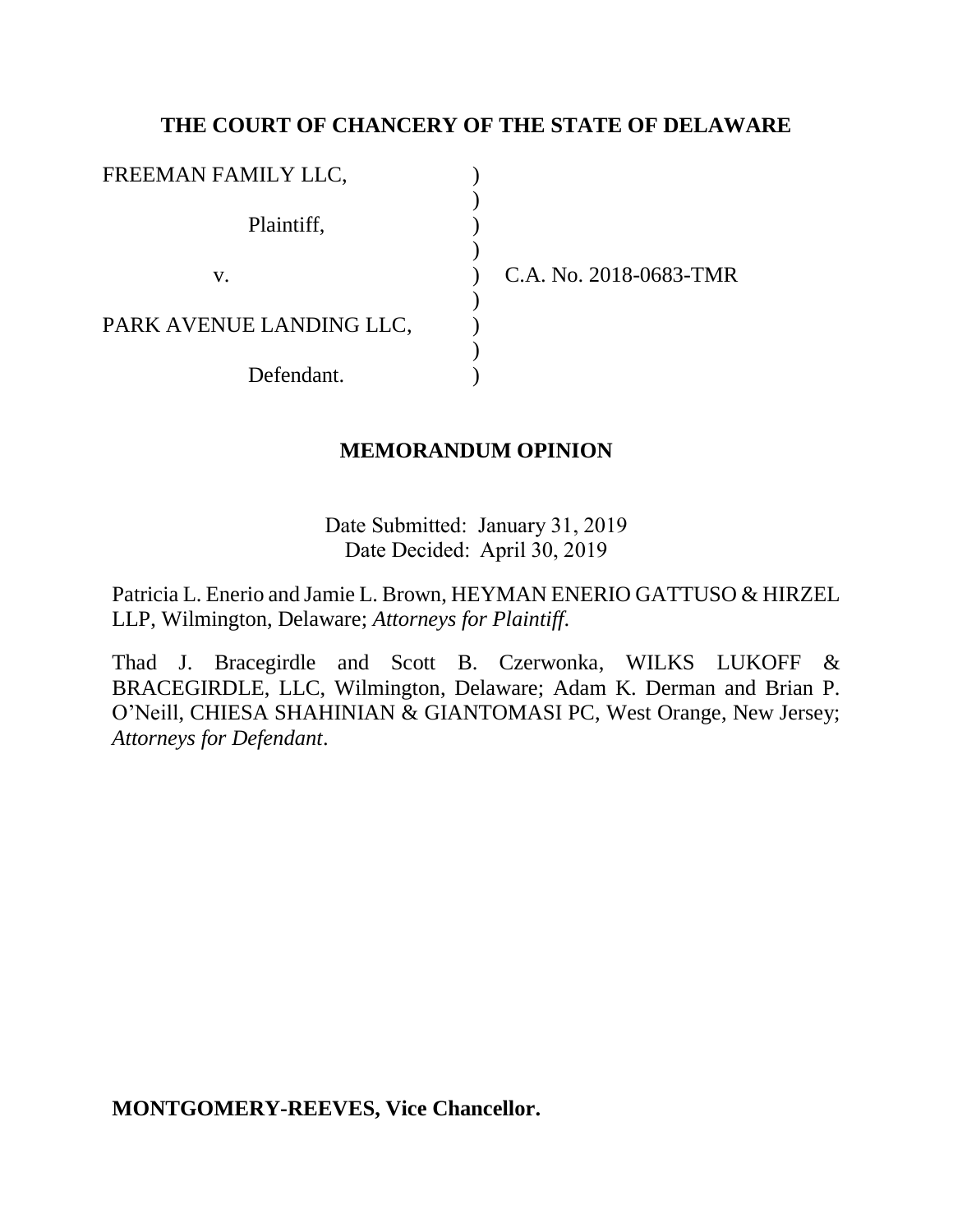In this action, the parties dispute whether a member of a limited liability company is entitled to advancement under the company's operating agreement. The operating agreement at issue provides that members shall receive advancement if they are made party to an action by reason of their status as a member. The plaintiff, a member of the company, is defending a federal lawsuit in New Jersey brought by the company's managing member, relating to the plaintiff's call right under the operating agreement. The plaintiff argues that the federal lawsuit arises because of the plaintiff's status as a member, and therefore, the company must provide advancement. The company responds that although the Delaware Limited Liability Company Act allows for broad indemnification and advancement, the parties here incorporated language from the Delaware General Corporation Law, and therefore, the Court should look to corporate advancement cases. Under those cases, the Court must examine whether the party seeking advancement was made a party to the action by reason of the fact that the party seeking advancement was acting in his or her official capacity. The company argues that the action in New Jersey relates to a personal right, not to the member's official capacity; therefore, the member is not entitled to advancement.

The parties cross-move for judgment on the pleadings. In this opinion I must answer two questions. First, does corporate case law apply because the advancement provision in the limited liability company's operating agreement mirrors the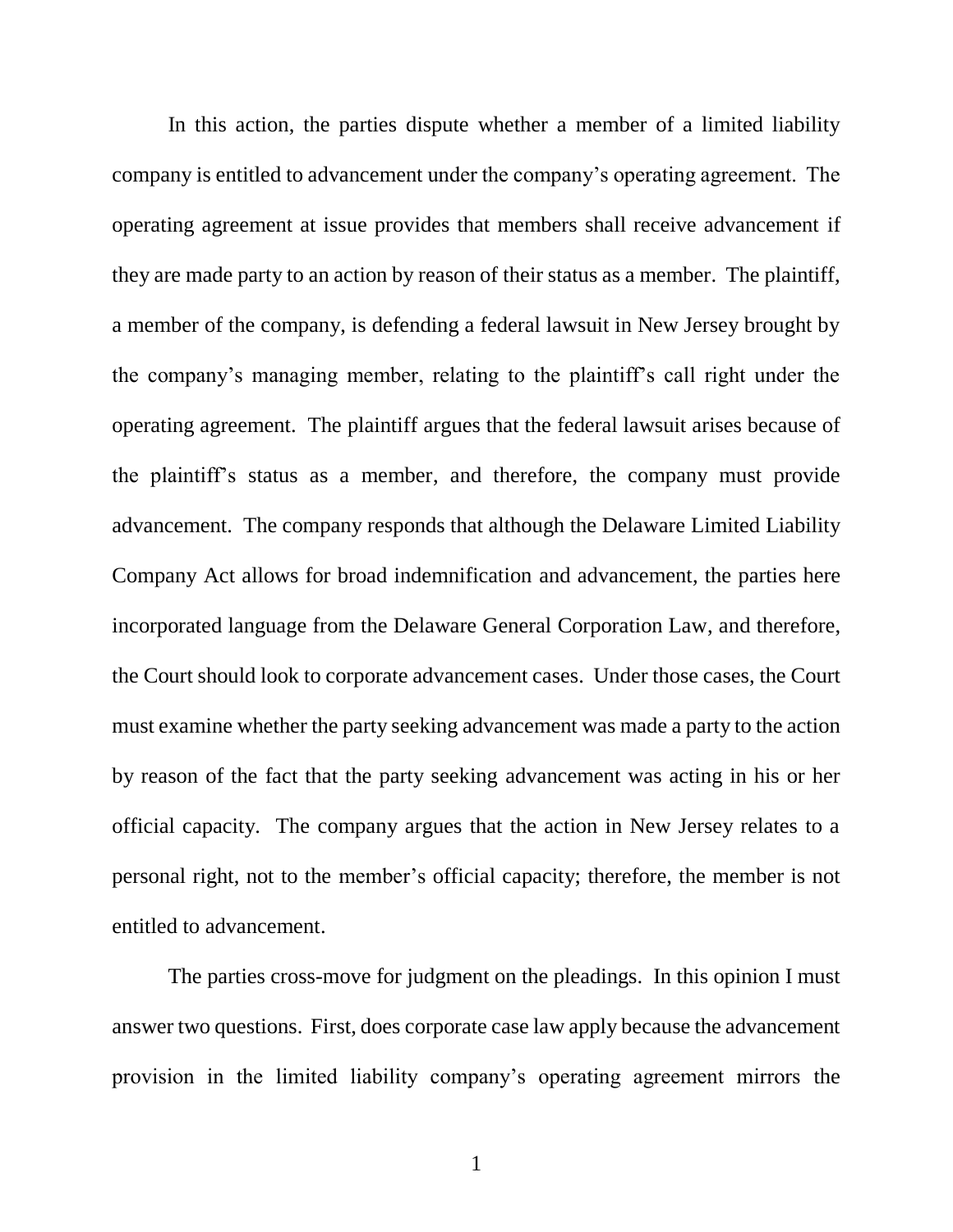corporate statute? Second, does the New Jersey action arise by reason of the fact that the party seeking advancement acted in its official capacity? As to the first question, I hold that corporate case law does apply by analogy. As to the second question, I hold that the party seeking advancement is entitled to it. Thus, I grant judgment on the pleadings in favor of the plaintiff.

#### **I. BACKGROUND**

The parties cross-move for judgment on the pleadings. "As is the case when ruling on any motion addressed solely to the pleadings, . . . the following facts are drawn exclusively from the complaint."<sup>1</sup> I also "consider, for carefully limited purposes, documents integral to or incorporated into the complaint by reference."<sup>2</sup>

On May 1, 2008, Plaintiff Freeman Family LLC ("Freeman Family") entered into the First Amended Limited Liability Company Agreement of Park Avenue Landing LLC (formerly known as C.O.S. Properties LLC) (the "Operating Agreement").<sup>3</sup> The other parties to the Operating Agreement were the managing

<sup>1</sup> *McMillan v. Intercargo Corp.*, 768 A.2d 492, 499 (Del. Ch. 2000) (considering a motion for judgment on the pleadings under Ct. Ch. R. 12(c)).

<sup>2</sup> *Id.* at 500 (citing *In re Santa Fe Pac. Corp. S'holder Litig.*, 669 A.2d 59, 69-70 (Del. 1995)).

 $3$  Compl.  $\P$ 9.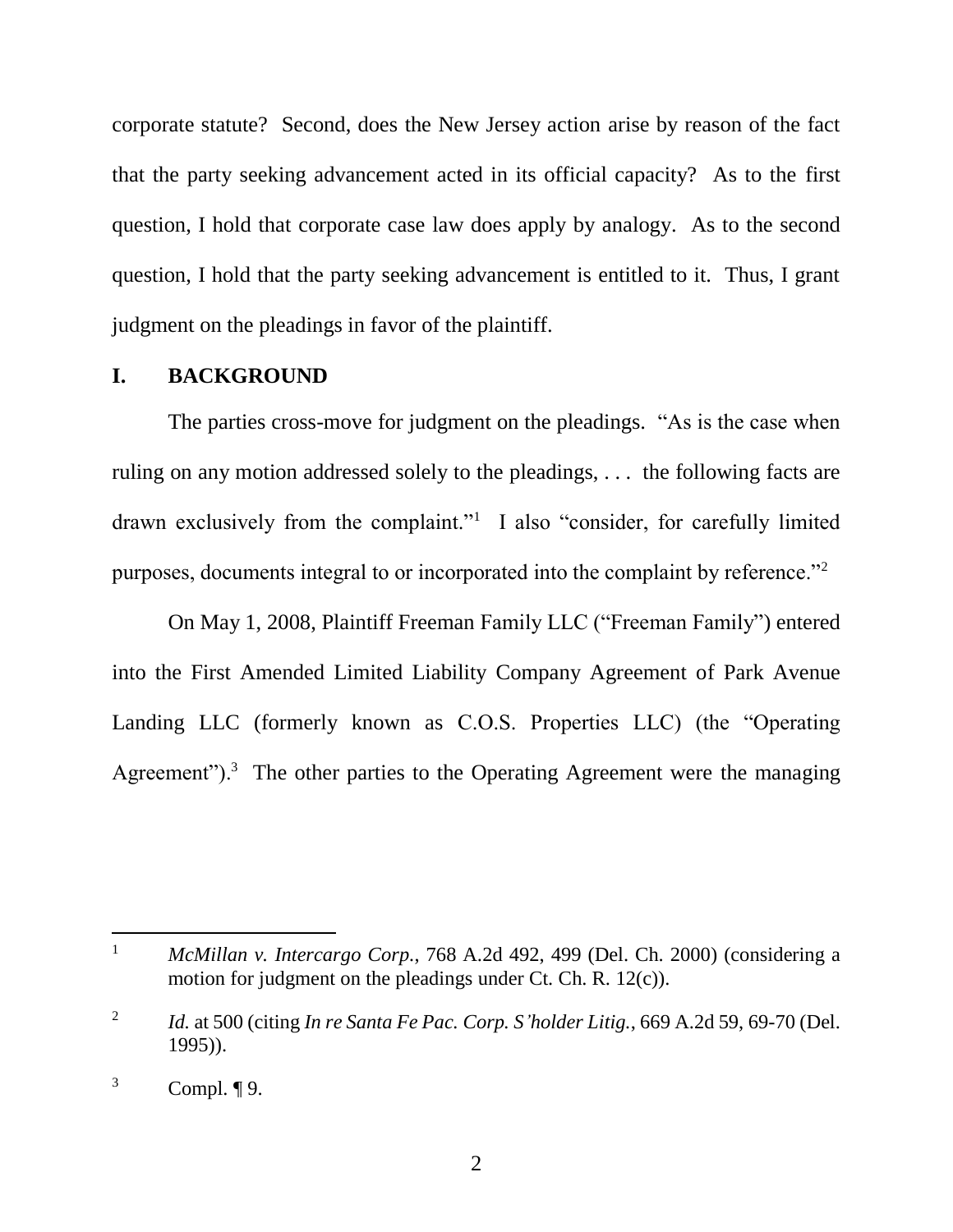member, non-party Hugo Neu Corporation ("Hugo Neu"); two entities affiliated with Hugo Neu; and non-party Andrew Feurstein.<sup>4</sup>

When Freeman Family entered into the Operating Agreement, Defendant Park Avenue Landing LLC ("Park Avenue" or the "Company") owned property in New Jersey (the "Original Property"), parts of which it wanted to exchange for other property in New Jersey (the "Exchange Property") owned by Liberty Harbor Holdings, L.L.C. (the "Property Exchange").<sup>5</sup> Freeman Family agreed to cause Robert Freeman, its owner, to "use his best efforts on behalf of the Company" to effect the Property Exchange and support the Company in other ways.<sup>6</sup> In exchange, Freeman Family received equity in the Company.<sup>7</sup>

The Operating Agreement contains two call rights (collectively, the "Call Rights") that allow Hugo Neu to buy back Freeman Family's equity in two circumstances. The first circumstance arises if, after December 31, 2008, the

<sup>4</sup> *Id.*; *id.* at 3 n.1.

<sup>5</sup> *Id.*  $\parallel$  10; *id.* Ex. 1, at 1 ("WHEREAS, the Company owns certain property (the 'Original Property') located in New Jersey, portions of which it desires to exchange for other property (the 'Exchange Property'[)] located in New Jersey and owned by Liberty Harbor Holdings, L.L.C. . . .").

<sup>6</sup> *Id.*  $\llbracket$  11 (quoting *id.* Ex. 1 § 18(b)).

<sup>7</sup> *Id.* ¶ 12; *id.* Ex. 1, at 1 ("WHEREAS, the Company has agreed with [Andrew Feuerstein] and [Freeman Family LLC] to issue them membership interests in the Company as described below in consideration of their future efforts relating to acquiring and developing [land].").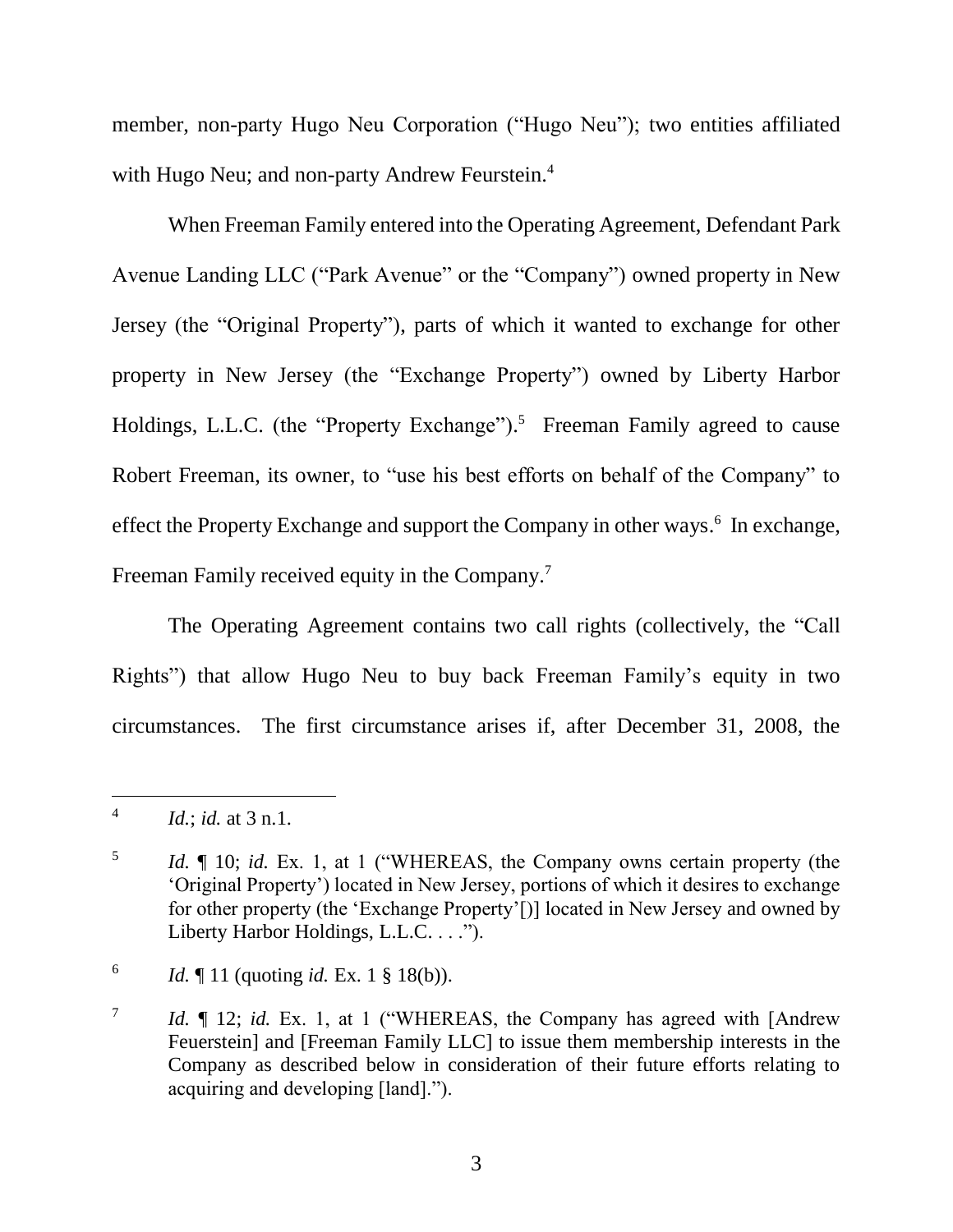Company has not completed the Property Exchange or the redevelopment plan for the Exchange Property has not been modified to allow a residential development of at least 677 units. 8 The second circumstance arises if, as of October 31, 2010, no reputable developer is ready, willing, and able to participate in development of the Exchange Property.<sup>9</sup> Furthermore, the Call Rights are extendable at the Company's option.<sup>10</sup>

 $\overline{a}$ 8 *Id.* Ex. 1  $\&$  19 ("At any time after December 31, 2008 if either (i) portions of the Original Property have not been exchanged for the Exchange Property or (ii) the [area development plan] has not been modified so as to allow a residential development of 677 units on the [land] or the Company or its designee has not been designated  $\ldots$  as the approved developer  $\ldots$ , then [Hugo Neu] (and/or its designees) shall have the right to purchase from [Freeman Family] [its] Percentage Interest[] for One Dollar (\$1), plus any additional capital contribution.").

<sup>9</sup> *Id.* ("At any time after October 31, 2010, unless prior to such date, [Freeman] Family], without utilizing the services of a broker to whom the Company would have been obligated to pay a brokerage fee, found a reputable real estate developer reasonably acceptable to the Company who was ready, willing and able to enter into a joint venture, partnership, development, or similar agreement with the Company with respect to [the Exchange Property] on terms reasonably acceptable to the Managing Member (on behalf of the Company) . . . [I]f no Developer Agreement has been entered into prior to said date, [Hugo Neu] and/or its designee(s) shall have the right to purchase from [Freeman Family] its Percentage Interest for a sum equal to the aggregate of (x) one half of [Freeman Family's] Initial Capital Contribution and (y) any additional capital contribution made.").

<sup>&</sup>lt;sup>10</sup> *Id.* ("If at any time, in the reasonable judgment of the Managing Member, Market Conditions are inappropriate for a transaction of the type described above, the Managing Member may so advise [Freeman Family] and the time periods set forth in this Section shall be automatically extended by a period equal to the time between delivery of such notice and the date on which the Managing Member notifies [Freeman Family] that Market Conditions are again appropriate for the Company to consider such a transaction.").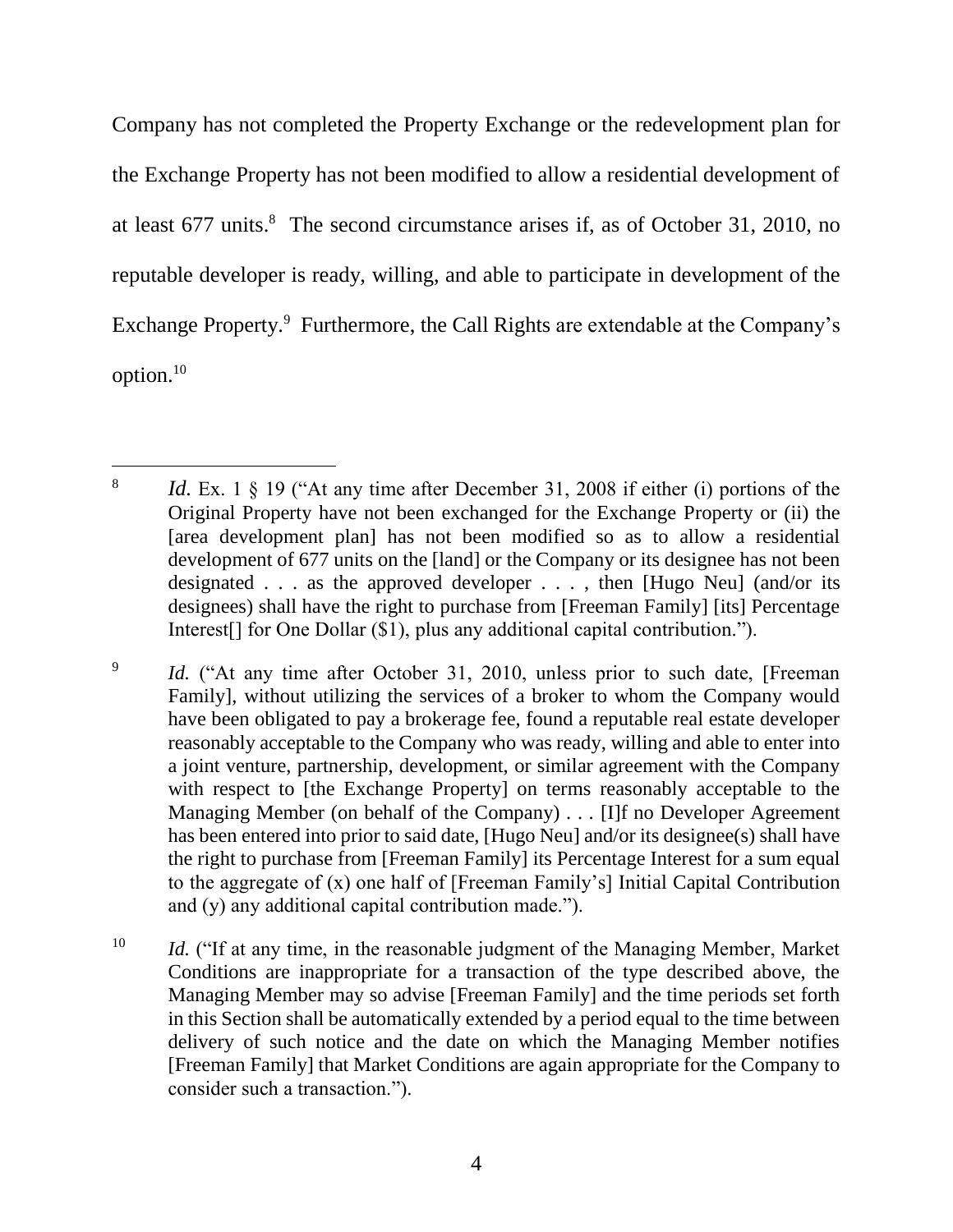Hugo Neu attempted to exercise the Call Rights on November 7, 2016; Freeman Family resisted, arguing that Hugo Neu had waived those rights by failing to exercise them.<sup>11</sup> On January 18, 2017, Hugo Neu filed its complaint in *Hugo Neu Corp. v. Freeman Family LLC* (the "New Jersey Action"),<sup>12</sup> which is pending in the United States District Court for the District of New Jersey.<sup>13</sup> In the New Jersey Action, Hugo Neu asserts claims against Freeman Family to enforce the Call Rights. 14 Freeman Family brought counterclaims in the New Jersey Action, seeking declaratory judgment in its own favor as to the validity of the Call Rights.

On September 17, 2018, Freeman Family filed its Verified Complaint for Advancement (the "Complaint"). Freeman Family brings this action to obtain advancement of legal fees arising from the New Jersey Action under the terms of the Operating Agreement. 15 Section 14(a) of the Operating Agreement, which discusses indemnification, states that

> [t]he Company shall indemnify any person (each, an "Indemnitee") who was or is a party or is threatened to be made a party to any threatened, pending or completed action, suit or proceeding brought by or against the

 $11$  *Id.*  $\P\P$  18-19.

<sup>12</sup> *Hugo New Corp. v. Freeman Family LLC*, Case 2:17-cv-00373-MCA-SCM.

 $^{13}$  Compl.  $\P$  2.

<sup>14</sup> *Id.* Ex. 2, at 1.

 $15$  *Id.* 1.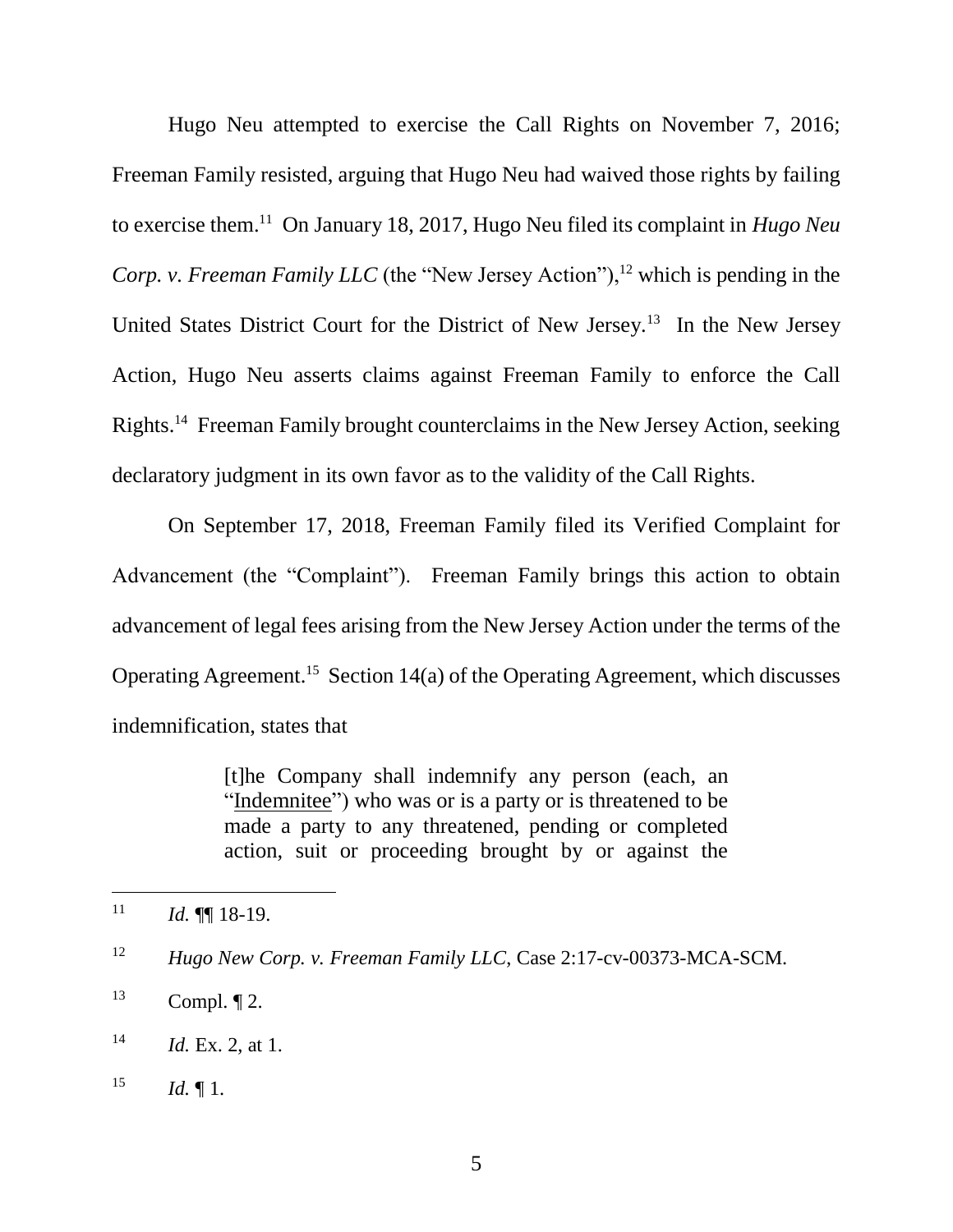Company, or otherwise . . . including, without limitation, any action by or in the right of the Company to procure a judgment in its favor, by reason of the fact that such Indemnitee is or was a Managing Member, Member or an officer of the Company.<sup>16</sup>

Section 14(b) of the Operating Agreement, which discusses advancement, adds that

[t]he Company shall pay expenses incurred by any Indemnitee in defending any action, suit or proceeding described in Section 14(a) in advance of the final disposition of such action, suit or proceeding upon receipt of an undertaking by or on behalf of such Indemnitee to repay such advance if it shall ultimately be determined that such Indemnitee is not entitled to be indemnified by the Company pursuant to this Section 14.<sup>17</sup>

On November 8, 2018, Freeman Family filed its Motion for Judgment on the

Pleadings. On December 7, 2018, Park Avenue filed its Cross-Motion for Judgment

on the Pleadings. On January 8, 2018, I heard oral argument on the Cross-Motions

for Judgment on the Pleadings.

## **II. ANALYSIS**

"After the pleadings are closed but within such time as not to delay the trial, any party may move for judgment on the pleadings."<sup>18</sup> "When considering a Rule 12(c) motion, the court must accept well-pled facts in the complaint as true and view

<sup>&</sup>lt;sup>16</sup> *Id.* Ex. 1 § 14(a).

 $17$  *Id.* Ex. 1 § 14(b).

 $18$  Ct. Ch. R. 12(c).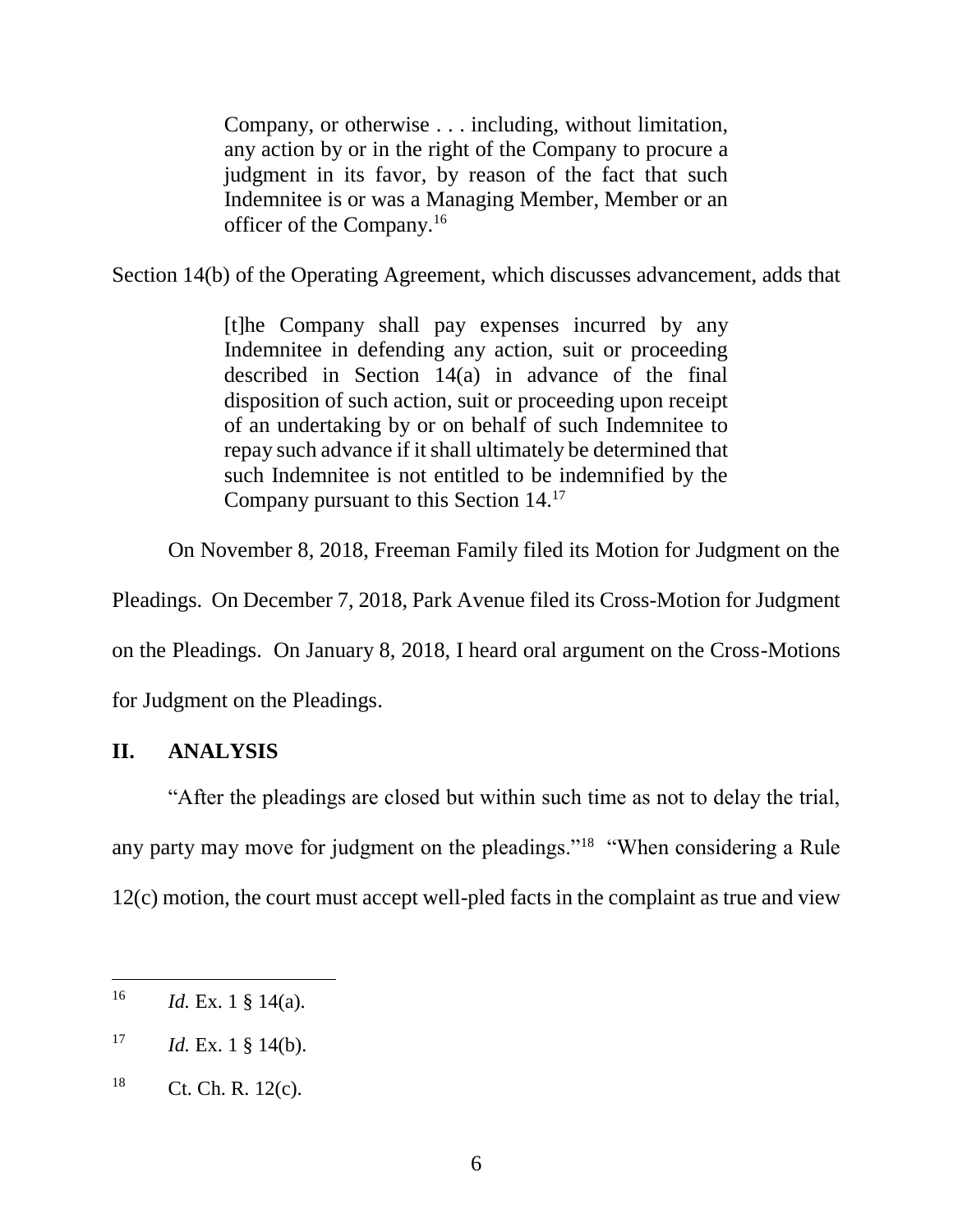those facts in the light most favorable to the nonmoving party."<sup>19</sup> "A motion for judgment on the pleadings will be granted if no material issue of fact exists and the moving party is entitled to judgment as a matter of law."<sup>20</sup> "A court may not grant the motion unless it appears beyond doubt that the claimant can prove no set of facts in support of its claims which would entitle it to relief."<sup>21</sup> "Advancement cases are particularly appropriate for resolution on a paper record, as they principally involve the question of whether claims pled in a complaint against a party . . . trigger a right to advancement under the terms of a corporate instrument."<sup>22</sup>

The cross-motions at issue here turn on the interpretation of the Operating Agreement. "When analyzing an LLC Agreement [or Operating Agreement], a court applies the same principles that are used when construing and interpreting other contracts."<sup>23</sup> Delaware follows the objective theory of contracts. "Under

<sup>19</sup> *Fiat N. Am. LLC v. UAW Retiree Med. Benefits Tr.*, 2013 WL 3963684, at \*7 (Del. Ch. July 30, 2013) (citing *Rag Am. Coal Co. v. AEI Res., Inc.*, 1999 WL 1261376 (Del. Ch. Dec. 7, 1999)).

<sup>20</sup> *Id.* (citing *Credit Suisse Secs. (USA) LLC v. W. Coast Opportunity Fund, LLC*, 2009 WL 2356881, at \*3 (Del. Ch. July 30, 2009)).

<sup>21</sup> *Id.* (quoting *Petroplast Petrofisa Plasticos S.A. v. Ameron Int'l Corp.*, 2009 WL 3465984, at \*7 (Del. Ch. Oct. 28, 2009)).

<sup>22</sup> *DeLucca v. KKAT Mgmt., LLC*, 2006 WL 224058, at \*6 (Del. Ch. Jan. 23, 2006).

<sup>23</sup> *Godden v. Franco*, 2018 WL 3998431, at \*8 (citing *Aloha Power Co. v. Regenesis Power, LLC*, 2017 WL 6550429, at \*5 n.34 (Del. Ch. Dec. 22, 2017); *RED Capital Inv. L.P. v. RED Parent LLC*, 2016 WL 612772, at \*2 (Del. Ch. Feb. 11, 2016);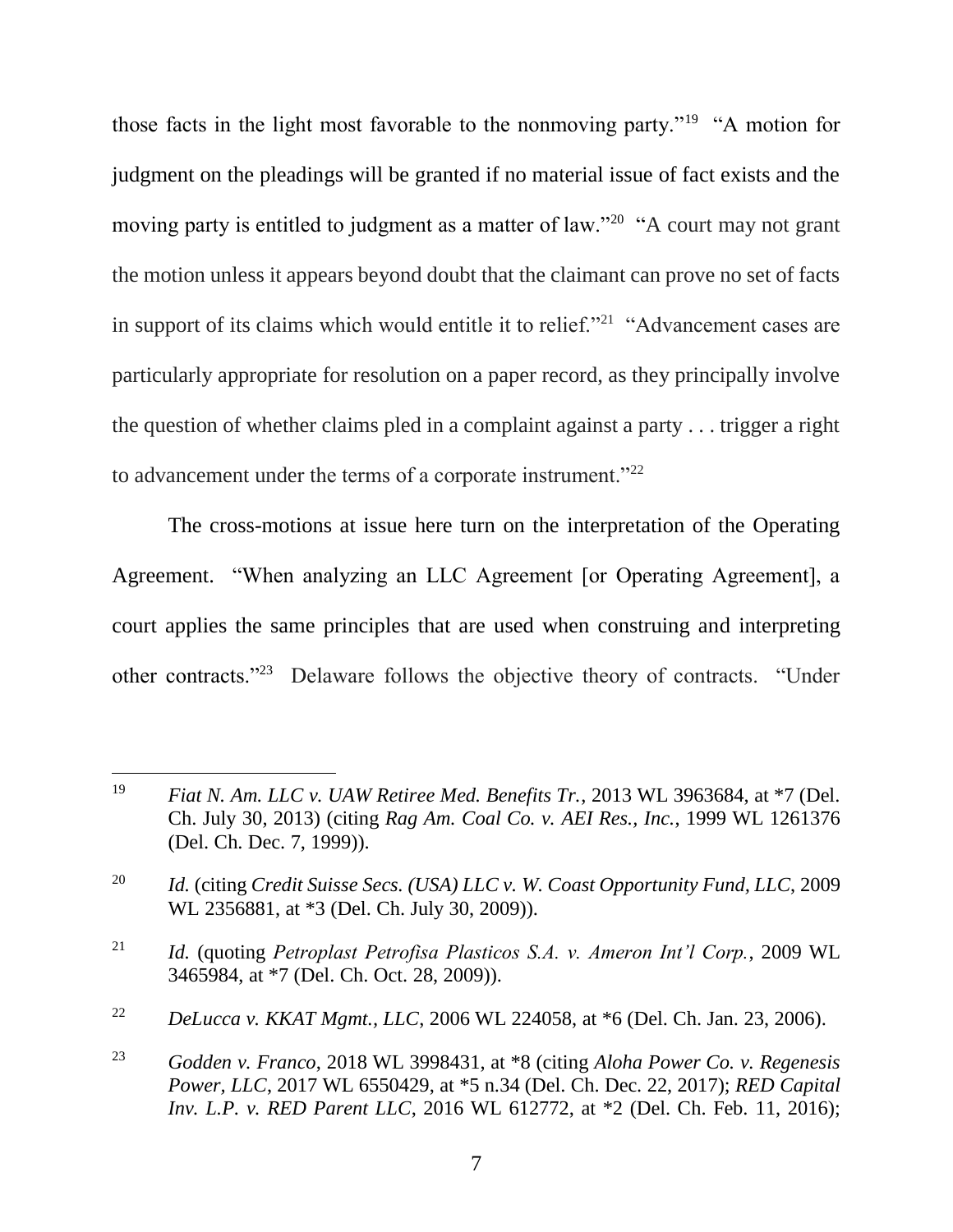Delaware law, courts interpret contracts to mean what they objectively say. This approach is longstanding and is motivated by grave concerns of fairness and efficiency."24

> Because Delaware adheres to the objective theory of contract interpretation, the court looks to the most objective indicia of that intent: the words found in the written instrument. As part of this initial review, the court ascribes to the words their common or ordinary meaning, and interprets them as would an objectively reasonable third-party observer.<sup>25</sup>

"Standing in the shoes of an objectively reasonable third-party observer, if the court finds that the terms and language of the agreement are unmistakably clear, then the court should look only to the words of the contract to determine its meaning and the parties' intent."26

When the "meaning [of a contract] is unambiguous and the underlying facts necessary to its application are not in dispute, judgment on the pleadings is an

*Mickman v. Am. Int'l Processing, LLC*, 2009 WL 2244608, at \*2 (Del. Ch. July 29, 2009)).

<sup>26</sup> *Dittrick v. Chalfant*, 948 A.2d 400, 406 (Del. Ch. 2007).

<sup>24</sup> *Seidensticker v. Gasparilla Inn, Inc.*, 2007 WL 4054473, at \*1 n.1 (Del. Ch. Nov. 8, 2007) (citing Joseph M. Perillo, *The Origins of the Objective Theory of Contract Formation and Interpretation,* 69 Fordham L. Rev. 427, 477 (2000)).

<sup>25</sup> *Sassano v. CIBC World Mkts. Corp.*, 948 A.2d 453, 462 (Del. Ch. 2008) (footnotes omitted).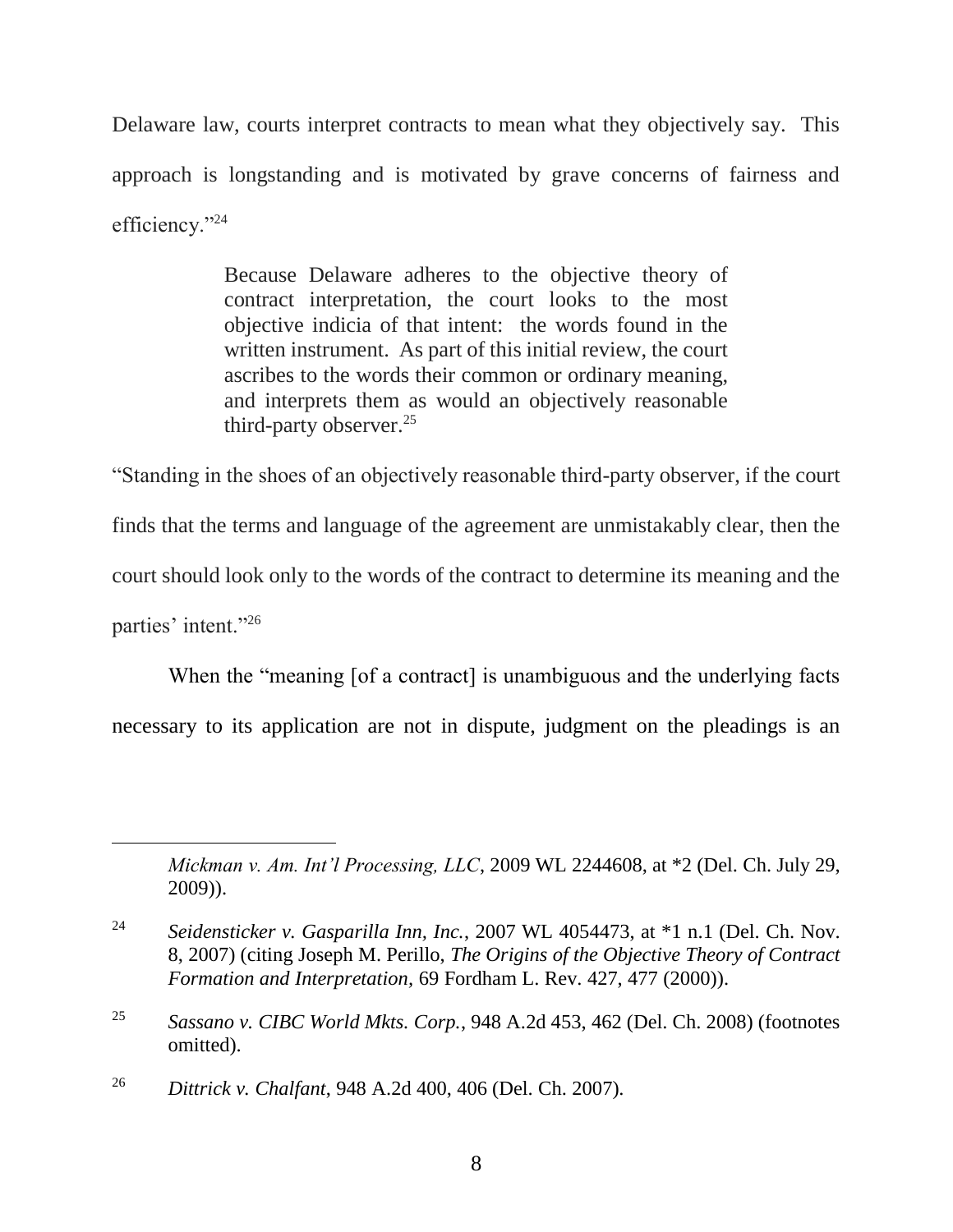appropriate procedural device for resolving the dispute."<sup>27</sup> "When ruling on dueling Rule 12(c) motions that turn on an issue of contract construction, the Court must deny both motions if each has advanced reasonable but conflicting readings of the [contract in dispute], or, in other words, if the contract provision in question is ambiguous."<sup>28</sup>

## **A. Corporate Case Law Applies**

First, I must determine the applicability of corporate case law to this noncorporate context. As I discuss above, Delaware limited liability companies are "creatures of contract," and typically in the limited liability company ("LLC") context, I would apply principles of contract interpretation to construe the Operating Agreement's terms. The Delaware Limited Liability Company Act (the "LLC Act") provides that "[i]t is the policy of this chapter to give maximum effect to the principle of freedom of contract and to the enforceability of limited liability company agreements."<sup>29</sup> "[T]he parties have broad discretion to use an LLC agreement to define the character of the company and the rights and obligations of its members."<sup>30</sup>

<sup>27</sup> *CorVel Enter. Comp, Inc. v. Schaffer*, 2010 WL 2091212, at \*1 (Del. Ch. May 19, 2010).

<sup>28</sup> *Gibraltar Private Bank & Tr. Co. v. Bos. Private Fin. Hldgs., Inc.*, 2011 WL 6000792, at \*2 (Del. Ch. Nov. 30, 2011) (citation omitted).

<sup>&</sup>lt;sup>29</sup> 6 *Del. C.* § 18-110(b).

<sup>30</sup> *Kuroda v. SPJS Hldgs., L.L.C.*, 971 A.2d 872, 880 (Del. Ch. 2009).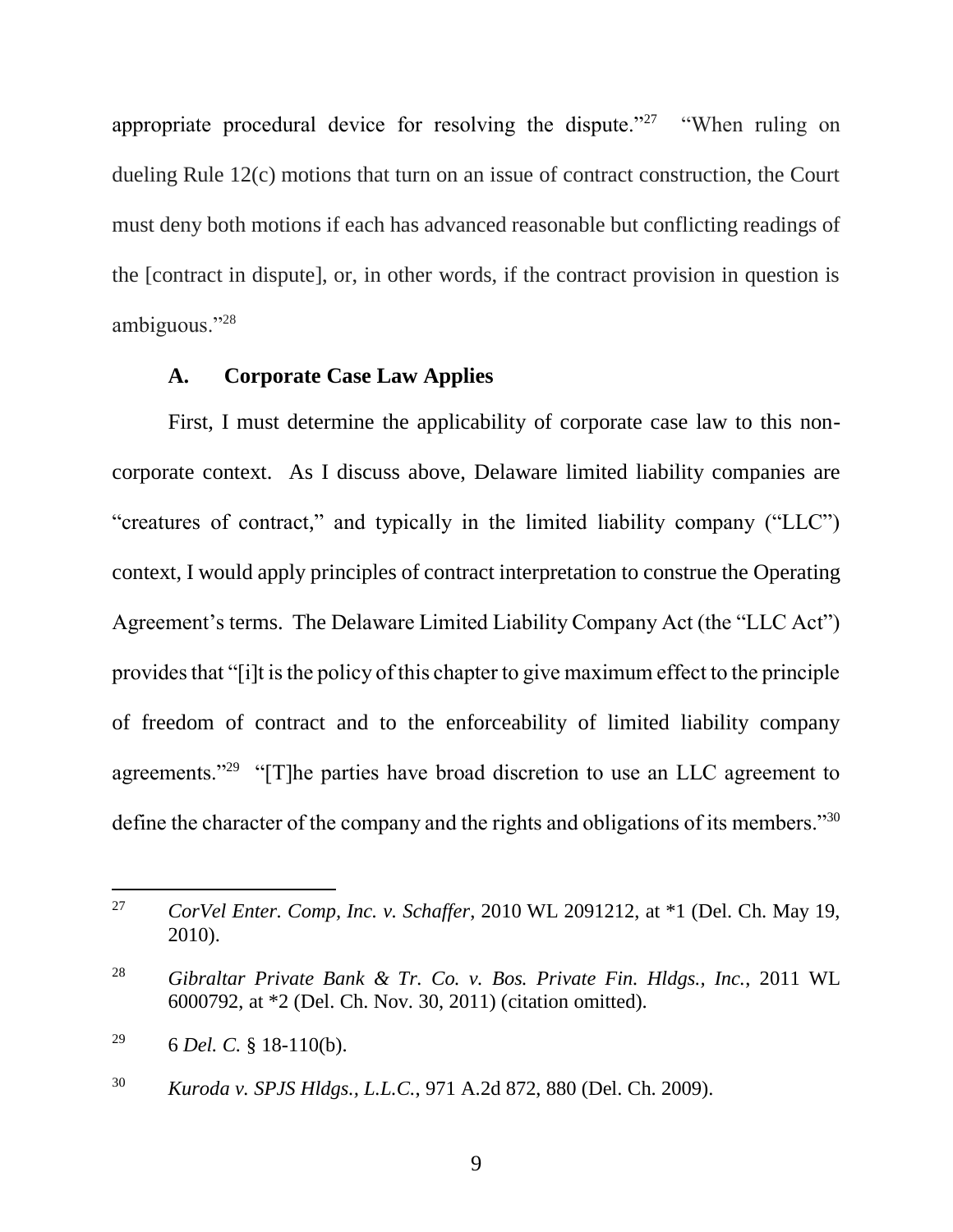Importantly, the contractual freedom that the LLC Act creates allows drafters

of an LLC agreement or operating agreement to adopt concepts from the laws of

other entities.

l

Using the contractual freedom that the LLC Act bestows, the drafters of an LLC agreement can create an LLC with bespoke governance features or design an LLC that mimics the governance features of another familiar type of entity. The choices that the drafters make have consequences. If the drafters have embraced the statutory default rule of a member-managed governance arrangement, which has strong functional and historical ties to the general partnership (albeit with limited liability for the members), then the parties should expect a court to draw on analogies to partnership law. If the drafters have opted for a single managing member with other generally passive, non-managing members, a structure closely resembling and often used as an alternative to a limited partnership, then the parties should expect a court to draw on analogies to limited partnership law. If the drafters have opted for a manager-managed entity, created a board of directors, and adopted other corporate features, then the parties to the agreement should expect a court to draw on analogies to corporate law.<sup>31</sup>

The Operating Agreement in the case before me states that

[t]he Company shall indemnify any person (each, an "Indemnitee") who was or is a party or is threatened to be made a party to any threatened, pending or completed action, suit or proceeding brought by or against the Company, or otherwise . . . including, without limitation, any action by or in the right of the Company to procure a judgment in its favor, by reason of the fact that such

<sup>31</sup> *Obeid v. Hogan*, 2016 WL 3356851, at \*6 (Del. Ch. June 10, 2016) (citations omitted).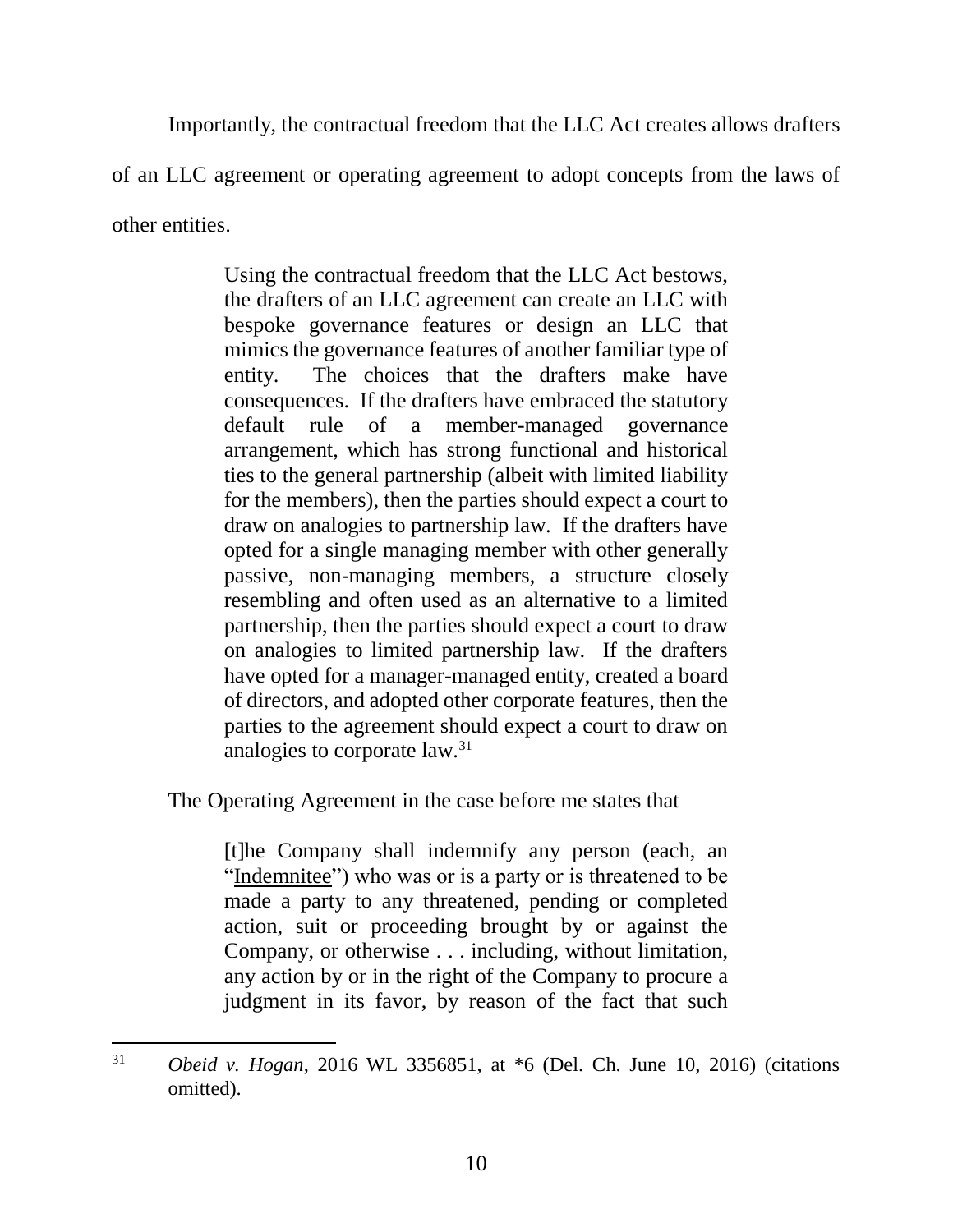Indemnitee is or was a Managing Member, Member or an officer of the Company.<sup>32</sup>

In discussing advancement, it adds that

[t]he Company shall pay expenses incurred by any Indemnitee in defending any action, suit or proceeding described in Section 14(a) in advance of the final disposition of such action, suit or proceeding upon receipt of an undertaking by or on behalf of such Indemnitee to repay such advance if it shall ultimately be determined that such Indemnitee is not entitled to be indemnified by the Company pursuant to this Section 14.<sup>33</sup>

By comparison, 8 *Del. C.* § 145(a) and (b) state that "[a] corporation shall have power to indemnify any person who was or is a party or is threatened to be made a party to any threatened, pending or completed action . . . by reason of the fact that the person is or was a director, officer, employee or agent of the corporation."<sup>34</sup> Thus, the parties chose to use language that is nearly identical to the corporate statute. The logical conclusion for why they did that is to import a predictable and well-defined rule from corporate statutory and case law.

Freeman Family argues against application of corporate case law on the basis of four Delaware cases: *Hyatt v. Al Jazeera American Holdings II, LLC*; <sup>35</sup> *Branin v.* 

 $32$  Compl. Ex. 1 § 14(a).

<sup>33</sup> *Id.* Ex. 1 § 14(b).

 $34$  8 *Del. C.* § 145(a), (b).

<sup>35</sup> 2016 WL 1301743 (Del. Ch. Mar. 31, 2016).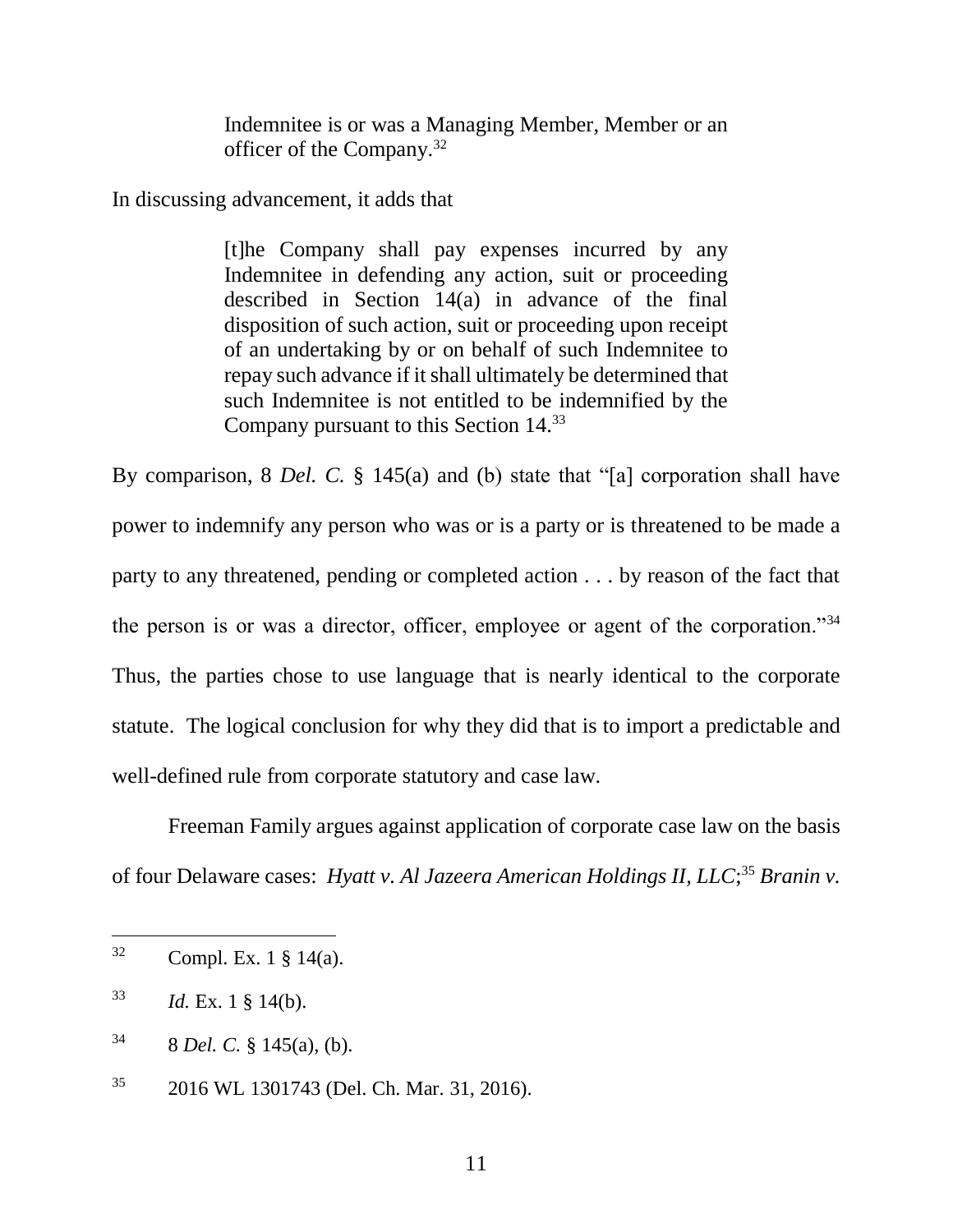Stein Roe Investment Counsel, LLC;<sup>36</sup> Bernstein v. TractManager, Inc.;<sup>37</sup> and *Costantini v. Swiss Farm Stores Acquisition <i>LLC*.<sup>38</sup> Each case supports the notion that the parties have contractual freedom when they write an operating agreement and that they may choose to adopt corporate case law.

In *Hyatt*, Vice Chancellor Glasscock considered the advancement rights of

directors and officers who sought to assert their rights against the corporation that

acquired their employer, an LLC.<sup>39</sup> Vice Chancellor Glasscock wrote that

[t]he parties also agree that, while [the company] was a limited liability company not subject to the Delaware General Corporate Law ("DGCL"), the Operating Agreement confers advancement to former officers and directors that incur expense "by reason of the fact" that he was a former officer and director—a standard that tracks the language of Section 145 of the DGCL that grants a corporation the authority to provide indemnification. Based on the clear language in those sections of the Operating Agreement, and bolstered by the fact that both parties utilized this Court's discussions of Section 145 in their briefing, I conclude that the parties intended to import the strictures of Section 145. Accordingly, my determination of the Plaintiffs' right to advancement is informed by the case law interpreting that section.<sup>40</sup>

- <sup>38</sup> 2013 WL 6327510 (Del. Ch. Dec. 5, 2013).
- <sup>39</sup> *Hyatt*, 2016 WL 1301743, at \*1.
- <sup>40</sup> *Id.* at \*7 (citations omitted).

<sup>36</sup> 2014 WL 2961084 (Del. Ch. June 30, 2014).

<sup>37</sup> 953 A.2d 1003 (Del. Ch. 2007).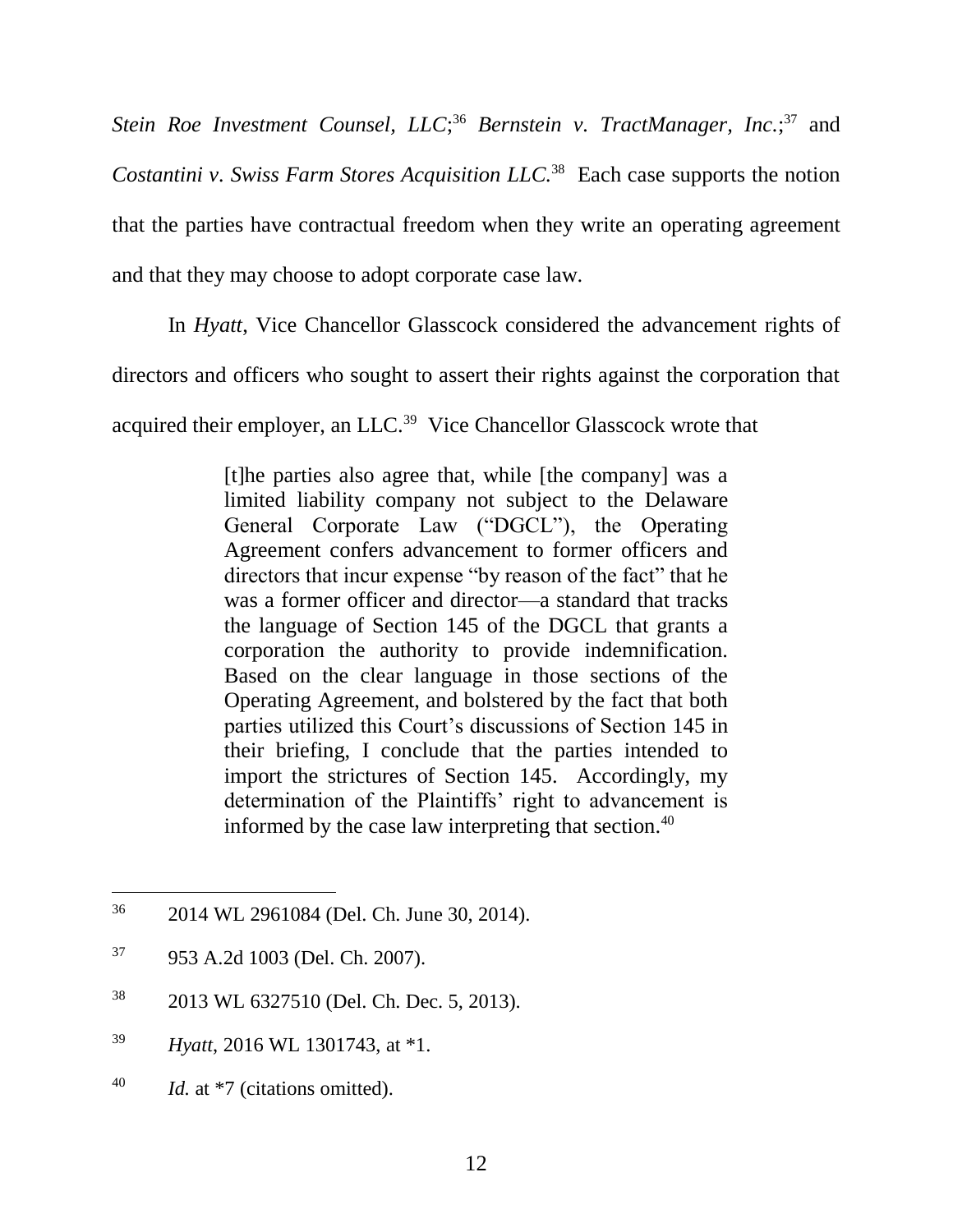Thus, *Hyatt* stands for the proposition that in some circumstances, parties to a contract can choose to import ideas from corporate case law. Freeman Family notes that *Hyatt* addresses directors or officers of the LLC, not members like Freeman Family.<sup>41</sup> While this is true, the fact that *Hyatt* concerns directors or officers does not create any restriction limiting the freedom of parties to contract for corporate case law concepts in other circumstances.

In *Branin*, Vice Chancellor Noble considered the indemnification provision of an operating agreement, which originally extended to the limit the LLC Act allows but which the defendants modified to be much more restrictive when they learned of the case against the plaintiff.<sup>42</sup> In considering a motion for judgment on the pleadings, Vice Chancellor Noble noted that "the corporate indemnification rights at issue in [corporate cases] do not necessarily or automatically resolve [the plaintiff's] entitlement to indemnification under a limited liability company agreement."<sup>43</sup> More to the point, however, the Vice Chancellor wrote that

> case law must be used cautiously in searching for the intent of the parties for an indemnification provision in a limited liability company agreement. The parties are largely free to draft an indemnification provision as they see fit. Yet, when the agreement is silent on a particular

 $^{41}$  Pl.'s Reply Br. 13.

<sup>42</sup> *Branin*, 2014 WL 2961084, at \*1.

<sup>43</sup> *Id.* at \*6 (citing *Salaman v. Nat'l Media Corp.*, 1992 WL 808095 (Del. Super. Oct. 8, 1992)).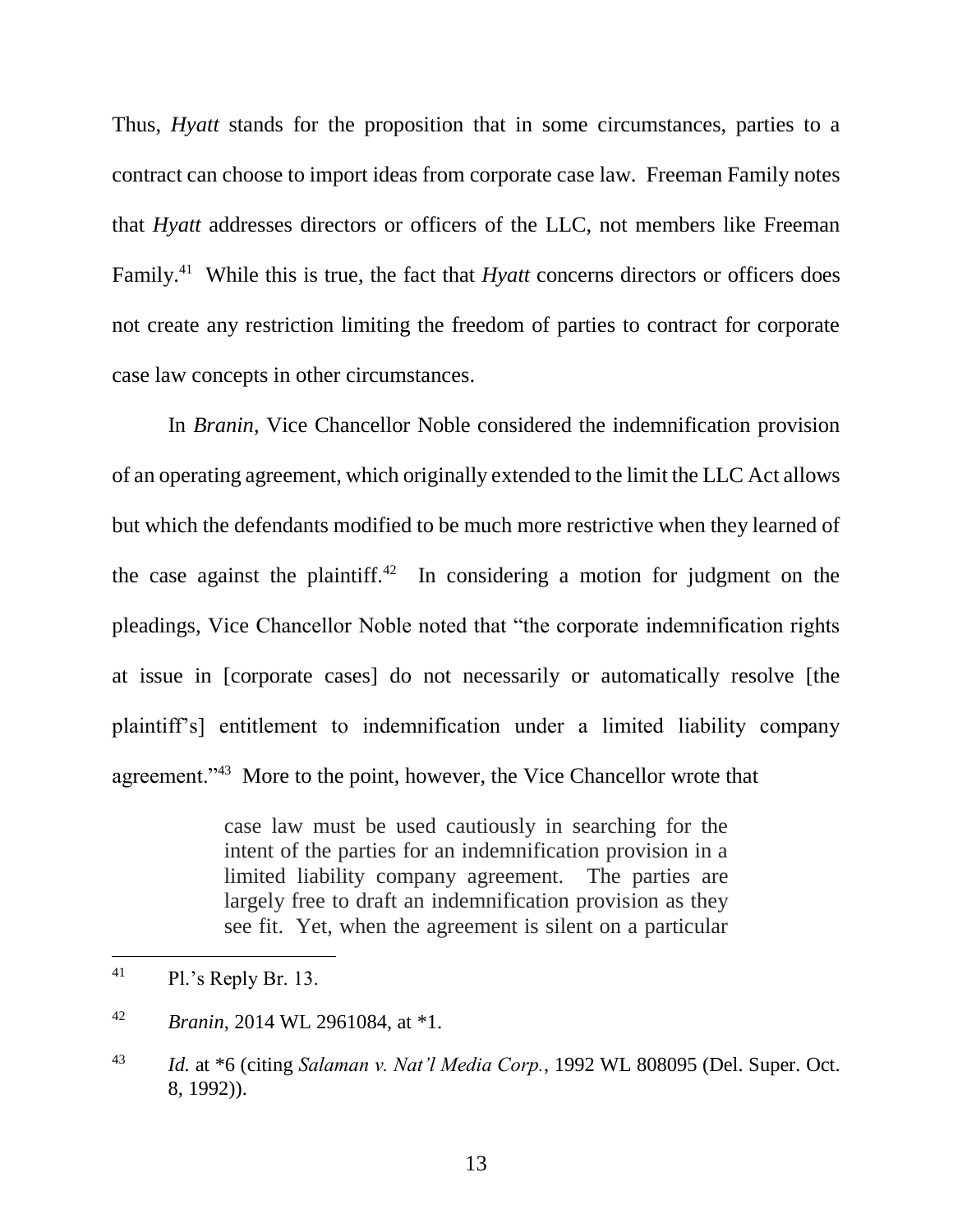issue, well-settled principles of indemnification law drawn from 8 *Del. C.* § 145 may be helpful in the analysis because sophisticated parties can safely be presumed to be familiar with the policies and precepts embedded generally in the corporate law. Nevertheless, the parties' freedom to contract must be respected.<sup>44</sup>

Thus, *Branin* stands both for the importance of freedom of contract in developing and interpreting the language of LLC indemnification agreements and for the proposition that parties may intend to draw on corporate case law for certain aspects of their agreements.

In *Bernstein*, Vice Chancellor Lamb considered the advancement rights for directors and officers of an entity that converted from an LLC to a corporation.<sup>45</sup> In holding that the advancement rights for claims that arose while the entity was an LLC continued to be governed by the terms of the operating agreement, Vice Chancellor Lamb noted that "[l]imited liability companies and corporations differ in important ways, most pertinently in regard to indemnification: mandating it in the case of corporate directors and officers who successfully defend themselves, but leaving the indemnification of managers or officers of limited liability companies to private contract.<sup>146</sup> Thus, *Bernstein* stands for the proposition that the parties may

<sup>44</sup> *Id.* at \*6 n.43.

<sup>45</sup> *Bernstein*, 953 A.2d 1003, at 1005.

<sup>46</sup> *Id.* at 1010-11 (citations omitted).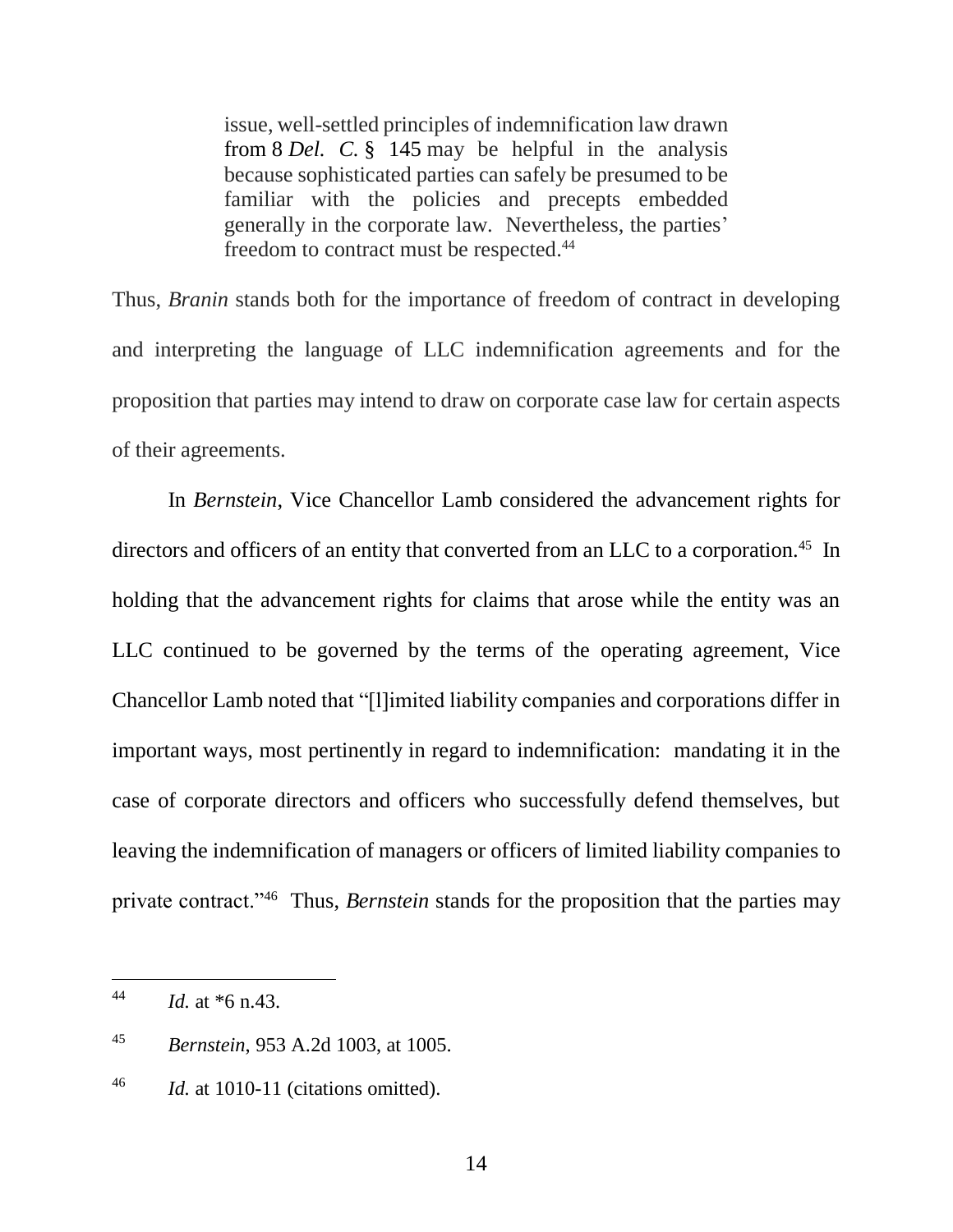contract for their desired indemnification rights, not that they cannot choose to adopt corporate indemnification rules. The same applies for advancement.

In *Costantini*, Vice Chancellor Glasscock confronted the question of whether language similar to 8 *Del. C.* § 145 imports corporate case law. Vice Chancellor Glasscock held that the unambiguous contractual language resolved the dispute, and he did not decide whether corporate case law applied.<sup>47</sup> Nonetheless, on a Motion for Reargument, Vice Chancellor Glasscock held that "[a]s the parties chose to import language into the Operating Agreement—'by reason of the fact'—from 8 *Del. C.* § 145(a)-(b), case law interpreting that statutory provision bears on my understanding of the Operating Agreement's language."<sup>48</sup> *Costantini* stands for the proposition that parties who import corporate law language should expect this Court to use corresponding case law.

In short, these cases show that parties are free to contract into corporate case law (or not) when they create LLCs, and courts will respect that choice.<sup>49</sup>

<sup>47</sup> *Costantini*, 2013 WL 4758228, at \*1.

 $^{48}$  *Id.* at  $*4$ .

<sup>49</sup> Freeman Family cites two additional non-Delaware cases, *Sandt v. Energy Maintenances Services Group I, LLC*, 534 S.W.3d 626 (Tex. App. 2017), and *G2 FMV, LLC v. Thomas*, 24 N.Y.S.3d 235 (N.Y. App. Div. 2016), for the proposition that I should not apply corporate case law in the LLC context. Neither holds that corporate case law cannot be relevant in the LLC context; certainly, neither precludes my holding, as other jurists in this Court have held, that incorporation of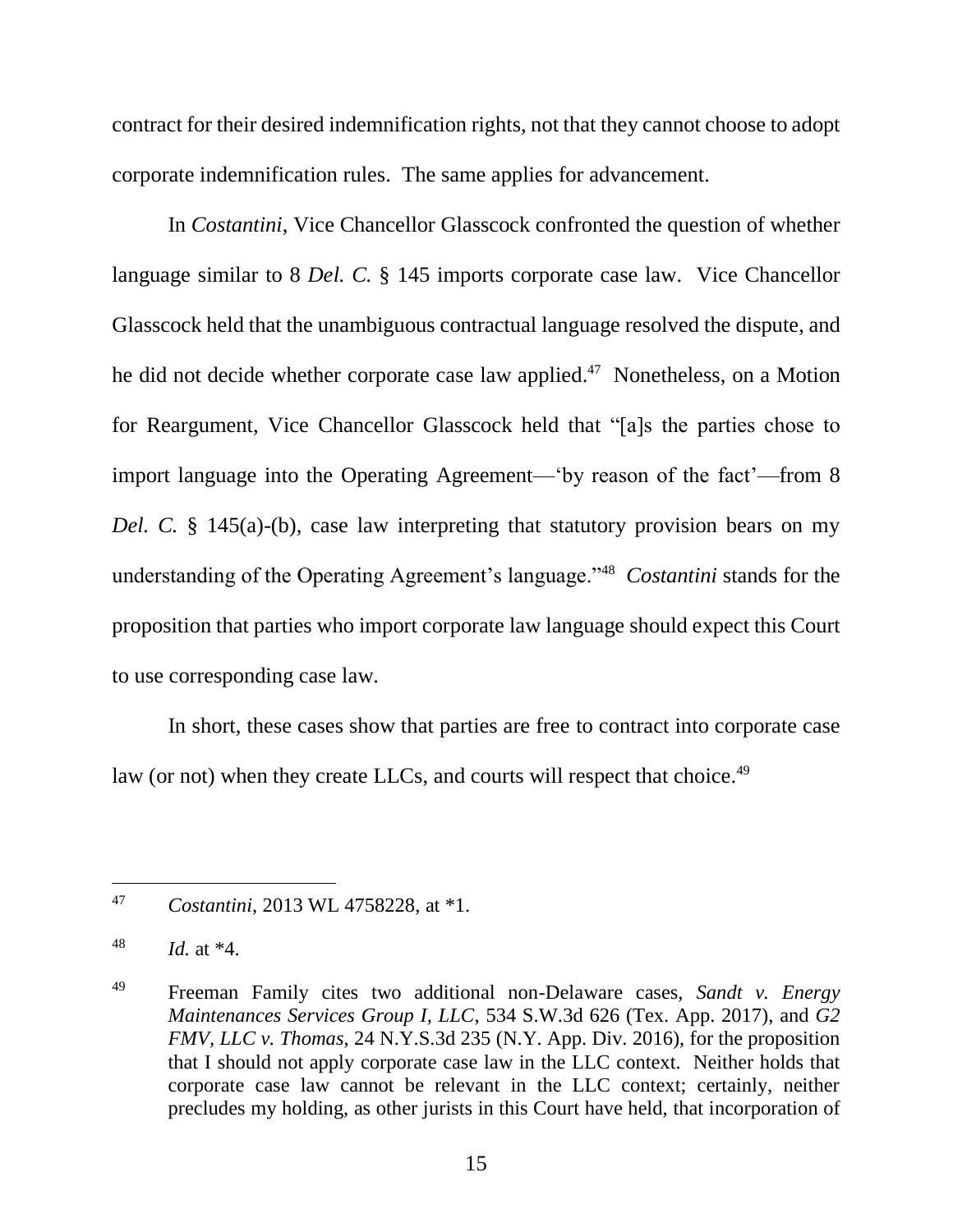I hold that in the case before me the parties intended to import corporate case law as indicated by their decision to use contractual language that mirrors 8 *Del. C.* § 145.

# **B. Freeman Family Was Acting by Reason of the Fact of Its Official Capacity**

Having held that corporate case law applies, I must now determine if the Company owes Freeman Family advancement. The law of indemnification and advancement under 8 *Del. C.* § 145 is well-developed. "Under Delaware law, '[t]he 'by reason of the fact' standard, or the 'official capacity' standard, is interpreted broadly and in favor of indemnification."<sup>50</sup> "[I]f there is a nexus or causal connection between any of the underlying proceedings . . . and one's official corporate capacity, those proceedings are 'by reason of the fact' that one was a corporate officer, without regard to one's motivation for engaging in that conduct."<sup>51</sup>

corporate law statutory language supports application of corporate case law to the interpretation of such language.

<sup>50</sup> *Pontone v. Milso Indus. Corp.*, 100 A.3d 1023, 1050 (Del. Ch. Aug. 22, 2014) (quoting *Underbrink v. Warrior Energy Servs. Corp.*, 2008 WL 2262316, at \*7 (Del. Ch. May 30, 2008)).

<sup>51</sup> *Homestore, Inc. v. Tafeen*, 888 A.2d 204, 214 (Del. 2005).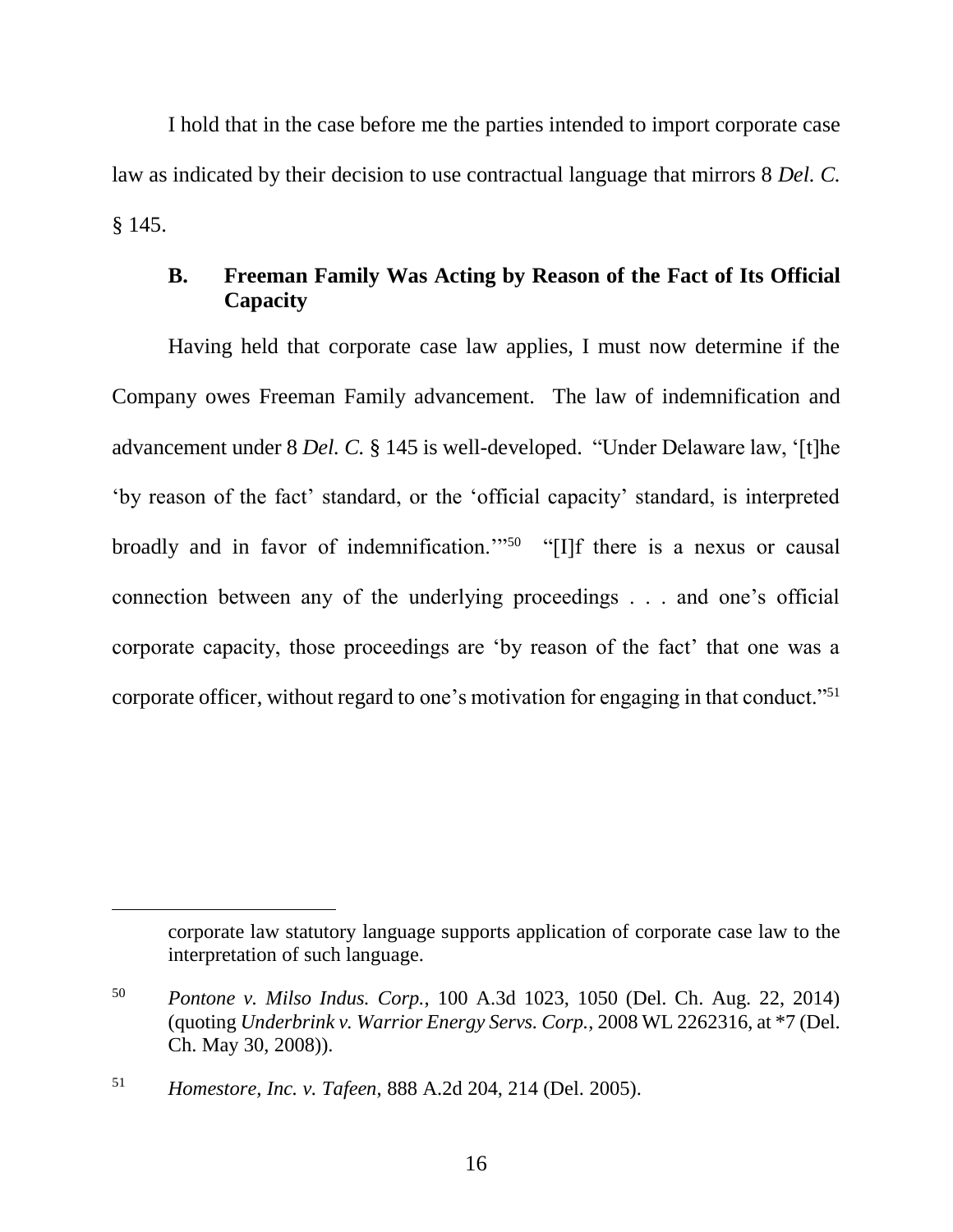"The requisite connection is established 'if the corporate powers were used or necessary for the commission of the alleged misconduct."<sup>52</sup>

Despite the Court's tendency to interpret indemnification and advancement clauses broadly, the clauses do have limits. One limit, which Park Avenue points to, relates to indemnification for personal obligations. "Section 145 will not apply when the parties are litigating a specific and personal contractual obligation that does not involve the exercise of judgment, discretion, or decision-making authority on behalf of the corporation."<sup>53</sup>

 Determining whether Freeman Family was acting by reason of the fact of its official capacity requires a determination of what Freeman Family's official capacity was. This is not as simple as when the party in question is a CEO or a director with defined duties. Here, Freeman Family is a member.<sup>54</sup> Nonetheless, the Operating Agreement makes clear Freeman Family's responsibilities. The Operating Agreement shows that Freeman Family was responsible for negotiating on the Company's behalf for the Property Exchange and finding reputable real estate

<sup>52</sup> *Paolino v. Mace Sec. Int'l, Inc.*, 985 A.2d 392, 406 (Del. Ch. 2009) (quoting *Bernstein*, 953 A.2d at 1011).

<sup>53</sup> *Paolino*, 985 A.2d at 403.

 $54$  Compl. Ex. 1  $\S$  6(a).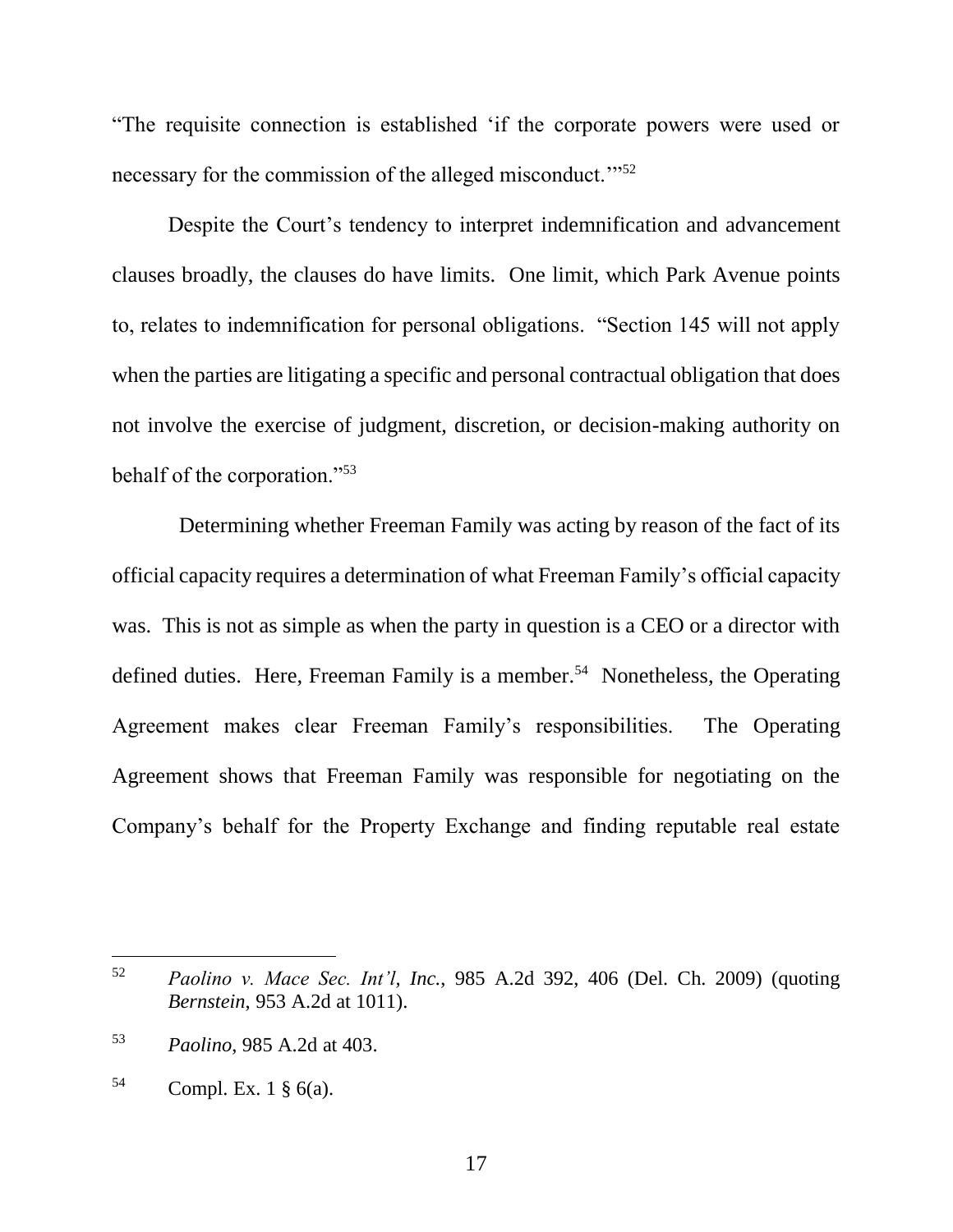developers with whom the Company could develop the Exchange Property.<sup>55</sup> The Company's desire that these tasks be completed forms the purpose of Freeman Family's membership, and thus actions taken in support of discharging these duties comprise Freeman Family's official capacity.

The "[b]y reason of the fact" standard requires a causal relationship between the official capacity and the lawsuit. Here, the underlying case is about remedies Park Avenue has for Freeman Family's alleged failure to carry out its responsibilities under the Operating Agreement regarding the Property Exchange and property development under the Operating Agreement. The dispute in the New Jersey Action is based on whether Freeman Family discharged its official duties as defined in the Operating Agreement such that Park Avenue may exercise the Call Rights. This dispute fully implicates whether or not Freeman Family carried out its official duties. As a result, I hold that the New Jersey action satisfies the "by reason of the fact" or "official capacity" requirement.

Park Avenue cites five Delaware cases as "examples of cases denying advancement or indemnification claims because the underlying litigation involved a personal interest that lacked a sufficient connection to official duties." 56

<sup>55</sup> *Id.* Ex. 1 § 19.

<sup>56</sup> Def.'s Answering Br. 17 (citing *Bernstein*, 953 A.2d 1003 (Del. Ch. 2007); *Cochran v. Stifel Fin. Corp*, 2000 WL 1847676 (Del. Ch. Dec. 13, 2000) (*rev'd in part on other grounds*, 809 A.2d 555 (Del. 2002)); *Lieberman v. Electrolytic Ozone, Inc.*,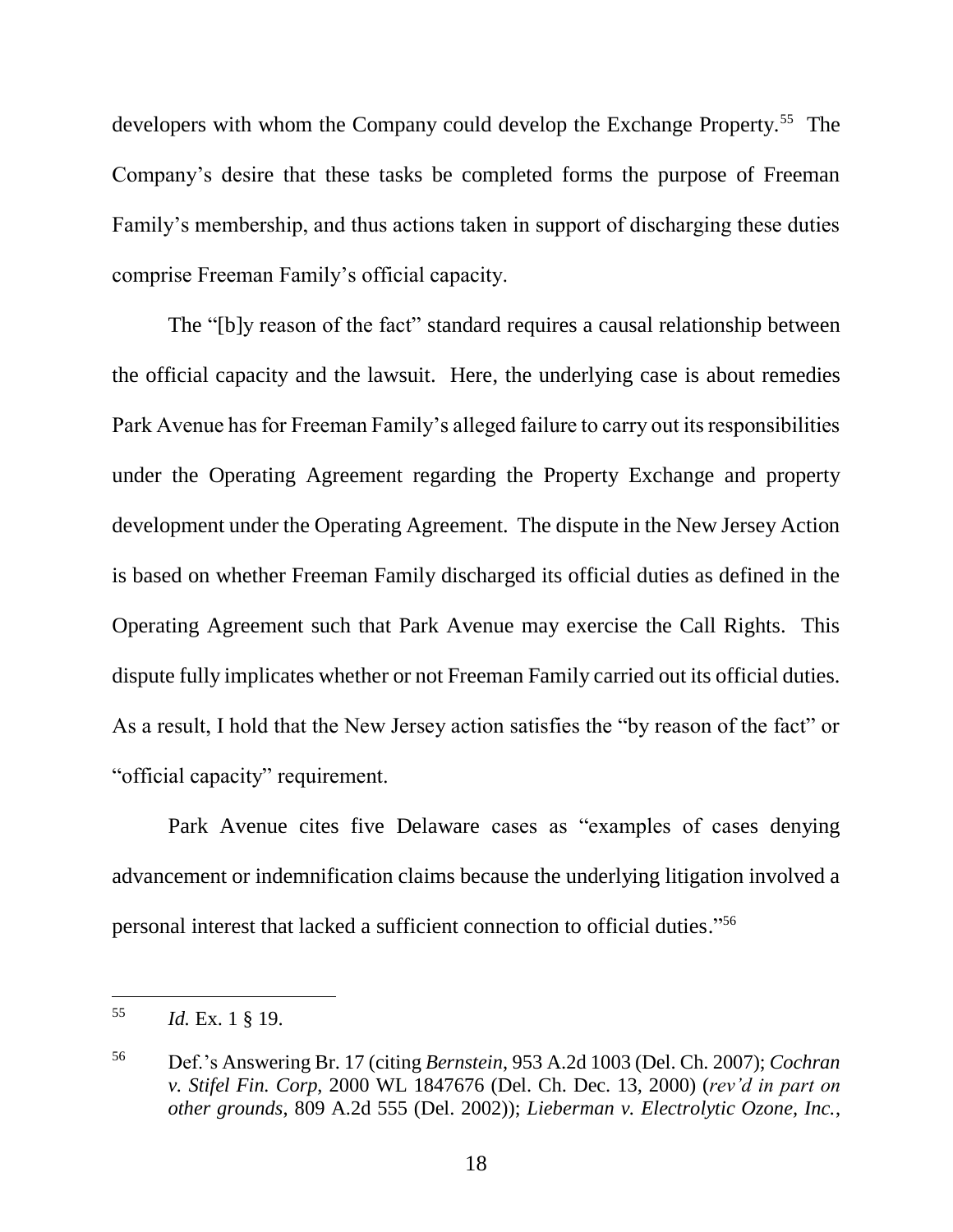Each of these cases provide examples of the court finding that a party seeking indemnification was acting in a covered capacity. The facts of these cases, however, all differ significantly from those before me. In these cases: The covered capacities were narrower (covering "directors and officers," for example, versus "member"). The underlying suits involved agreements other than those containing the indemnification or advancement right. The claimants played multiple roles at their respective organizations, some of which were not covered. None of that is true here.<sup>57</sup>

Park Avenue also argues that granting the advancement request would create a "circular oddity" where Freeman Family "could be ultimately entitled to indemnification against a final judgment requiring him to transfer his [equity] to

<sup>2015</sup> WL 5035460 (Del. Ch. Aug. 31, 2015); *Dore v. Sweports, Ltd.*, 2017 WL 415469 (Del. Ch. Jan. 31, 2015); *Charney v. Am. Apparel Inc.*, 2015 WL 5313769 (Del. Ch. Sept. 11, 2015)).

<sup>57</sup> Park Avenue cites three additional non-Delaware cases: *Bensen v. American Ultramar Ltd.*, 1996 WL 435039 (S.D.N.Y. Aug. 2, 1996); *Minami International Corp. v. Clark*, 1992 WL 58838 (S.D.N.Y. Mar. 16, 1992); and *Tilden of New Jersey v. Regency Leasing Sys., Inc.*, 655 N.Y.S.2d 961 (N.Y. App. Div. 1997). In each, New York law rather than Delaware law applies, making them inapposite. Regardless, all of them discuss particular factual instances when a party seeking advancement was acting in a personal capacity; none of them preclude my holding that Freeman Family was acting in its official capacity. Instead, consistent with case law from this Court, I hold that Freeman Family was acting in its official capacity because it was carrying out its obligations derived from the Operating Agreement.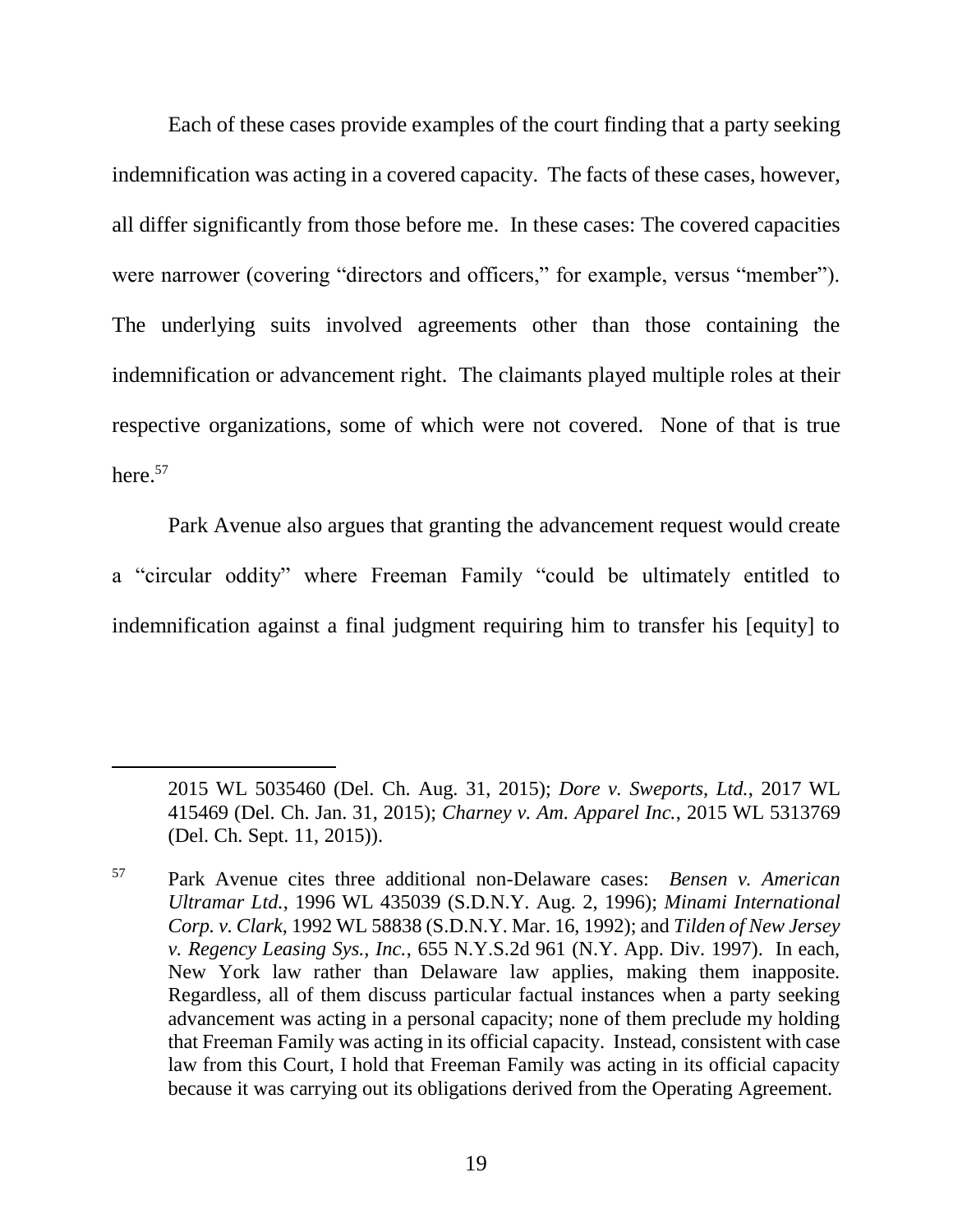[Hugo Neu]." 58 Park Avenue relies on *Cochran v. Stifel Financial Corp.*, where then-Vice Chancellor Strine wrote that "to indemnify Cochran for judgments he owes to [defendant] based on his breach of his contractual duties subverts the contractual arrangement between Cochran and [defendant]. It leaves [the defendant] without a genuine remedy against Cochran."<sup>59</sup> This case, however, involves advancement, where the issue of circularity is less relevant. The notion of the circular oddity

> has little purchase in the advancement context because the covered person is always obligated to repay the fees advanced if not ultimately entitled to indemnification, thereby eliminating the problem of circularity. This does not mean that a *Cochran* argument cannot succeed in an advancement case. It does mean that the claim for which the corporation seeks to avoid advancement must clearly involve a specific and limited contractual obligation without any nexus or causal connection to official duties.<sup>60</sup>

To resolve Park Avenue's arguments regarding the circular oddity would require this Court to pre-judge the outcome of the New Jersey Action, which is ongoing. Such an exercise is inappropriate and unnecessary. Park Avenue acknowledges that the New Jersey Action could result in a finding that requires the return of advanced funds and precludes any right to indemnification. Further, as

<sup>58</sup> Def.'s Answering Br. 21.

<sup>59</sup> *Cochran*, 2000 WL 1847676, at \*7.

<sup>60</sup> *Paolino*, 985 A.2d at 406-07.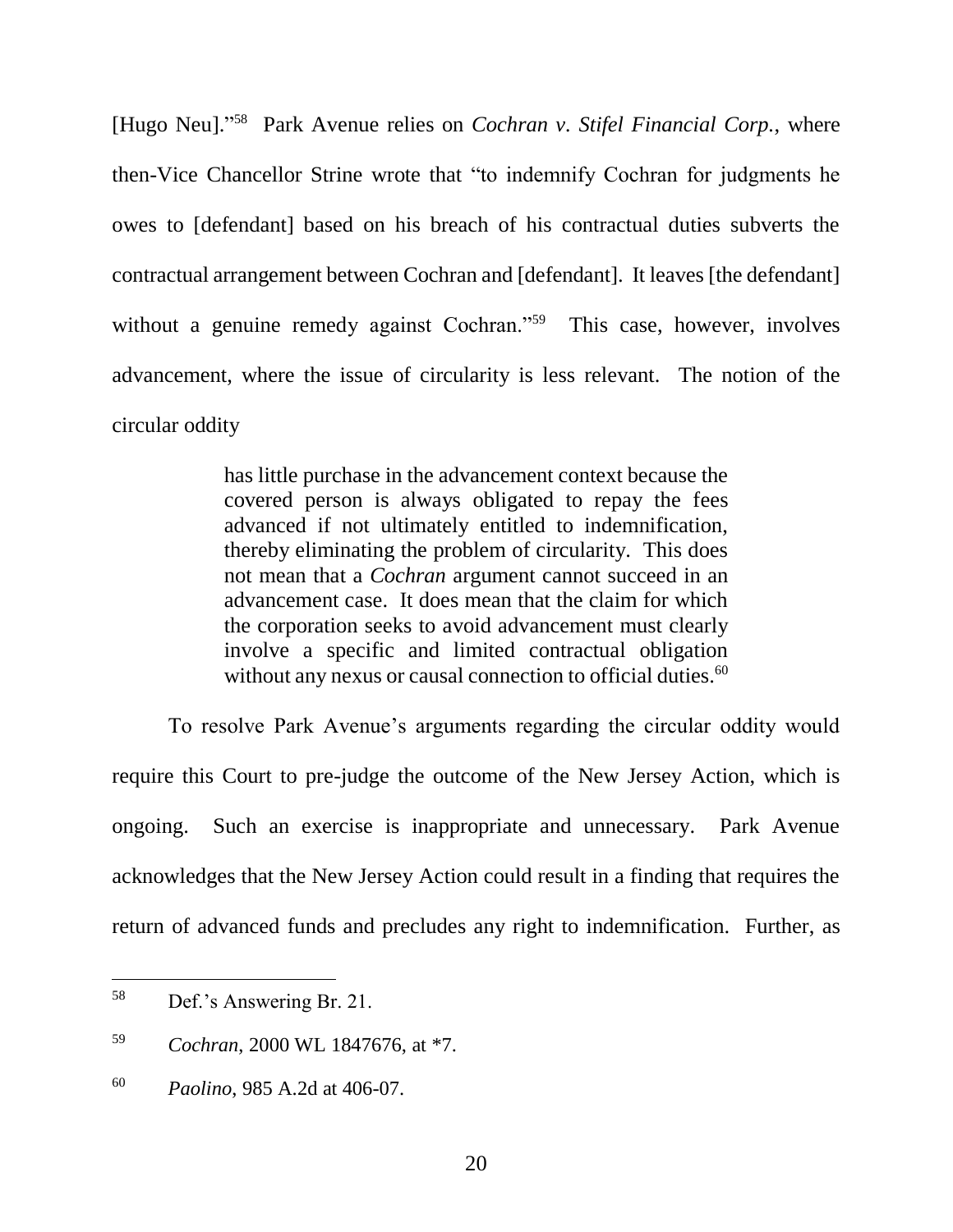Freeman Family argues, these challenges are premature, and this Court can resolve the purported circular oddity issue if it actually arises.

#### **C. Undertakings and Fees-on-Fees**

Freeman Family seeks fees-on-fees for the successful prosecution of this action. Park Avenue states that Freeman Family is not entitled to fees-on-fees because Freeman Family failed to provide an undertaking.

As a general matter, "[t]his Court has found that 'plaintiffs who succeed in prosecuting a request for advancement or indemnification are entitled to receive fees on fees."<sup>51</sup> Park Avenue, however, "had no obligation to advance litigation expenses to [Freeman Family] until [it] had properly demonstrated a right to advancement. [Park Avenue] conditioned advancement upon a [member's] undertaking to repay sums advanced if it later turned out that they were obligated to repay them."<sup>62</sup> Section 14(b) of the Operating Agreement provides that the Company will pay advancement "upon receipt of an undertaking by or on behalf of" Freeman Family "to repay such advancement if it shall ultimately be determined

<sup>61</sup> *Hyatt*, 2016 WL 1301743, at \*11; *see also Sodano v. Am. Stock Exch. LLC*, 2008 WL 2738583, at \*17 (Del. Ch. July 15, 2008) ("Having vindicated his right to advancement, [plaintiff] is entitled to fees on fees.").

<sup>62</sup> *Wong v. USES Hldg. Corp.*, 2016 WL 769043, at \*1 (Del. Ch. Feb. 26, 2016).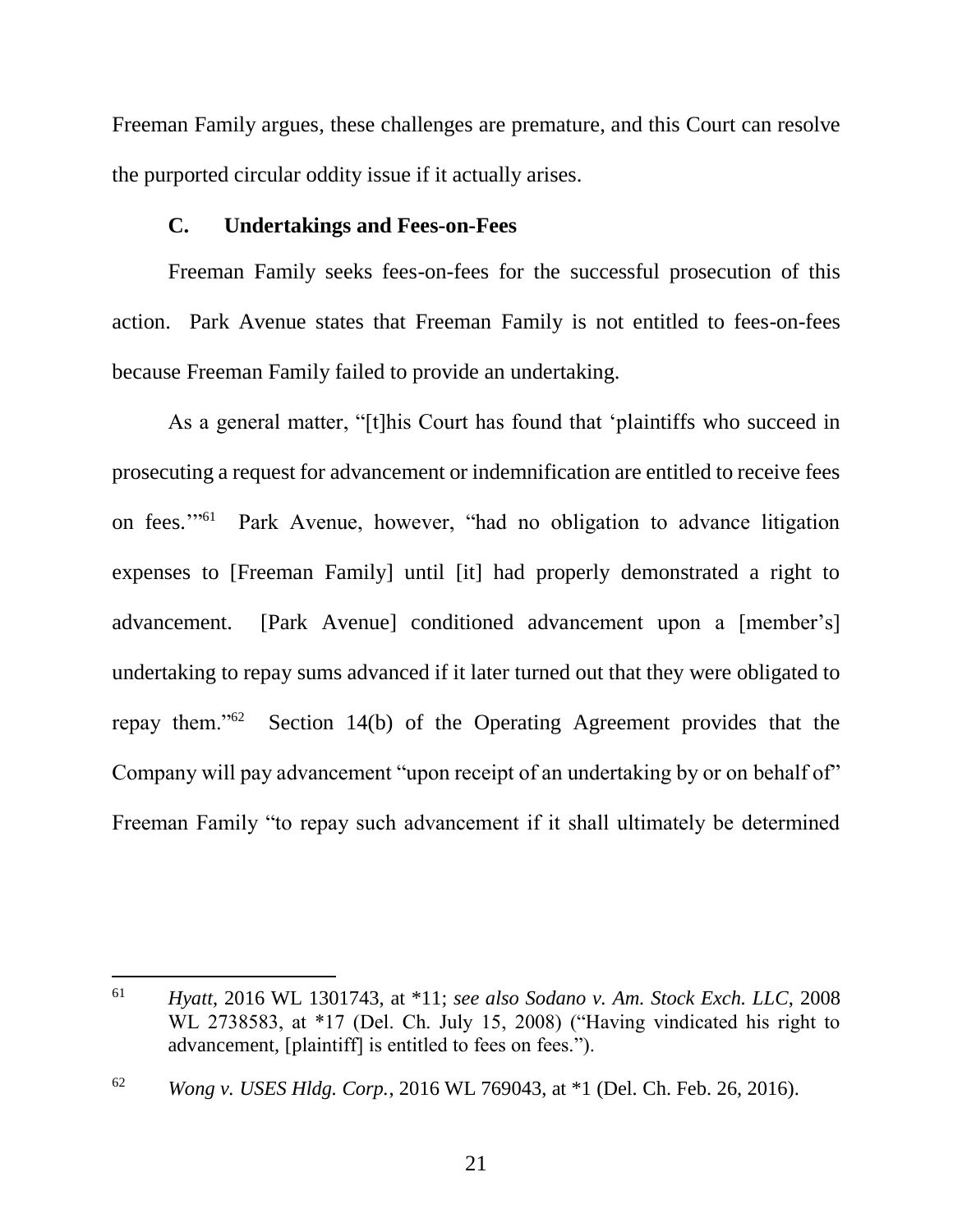that" Freeman Family "is not entitled to be indemnified by the Company pursuant to this Section 14."<sup>63</sup>

Here, Freeman Family sought advancement in a written letter on August 30, 2018. In that letter, Freeman Family also committed itself to comply with the obligations listed in Section 14 of the Operating Agreement,<sup> $64$ </sup> which includes the undertaking requirement. Freeman Family removed all doubt and filed a separate undertaking on December 21, 2018. Section 14(b) of the Operating Agreement requires only the "receipt of an undertaking by or on behalf of such Indemnitee to repay such advance if it shall ultimately be determined that such Indemnitee is not entitled to be indemnified by the Company pursuant to this Section 14."<sup>65</sup> Following this Court's lead in *Delphi Easter Partners Ltd. Partnership v. Spectacular Partners,*

<sup>63</sup> Compl. Ex. 1 § 14(b).

<sup>64</sup> Brown Aff. Ex. 4.

 $65$  Compl. Ex. 1  $\S$  14(b).